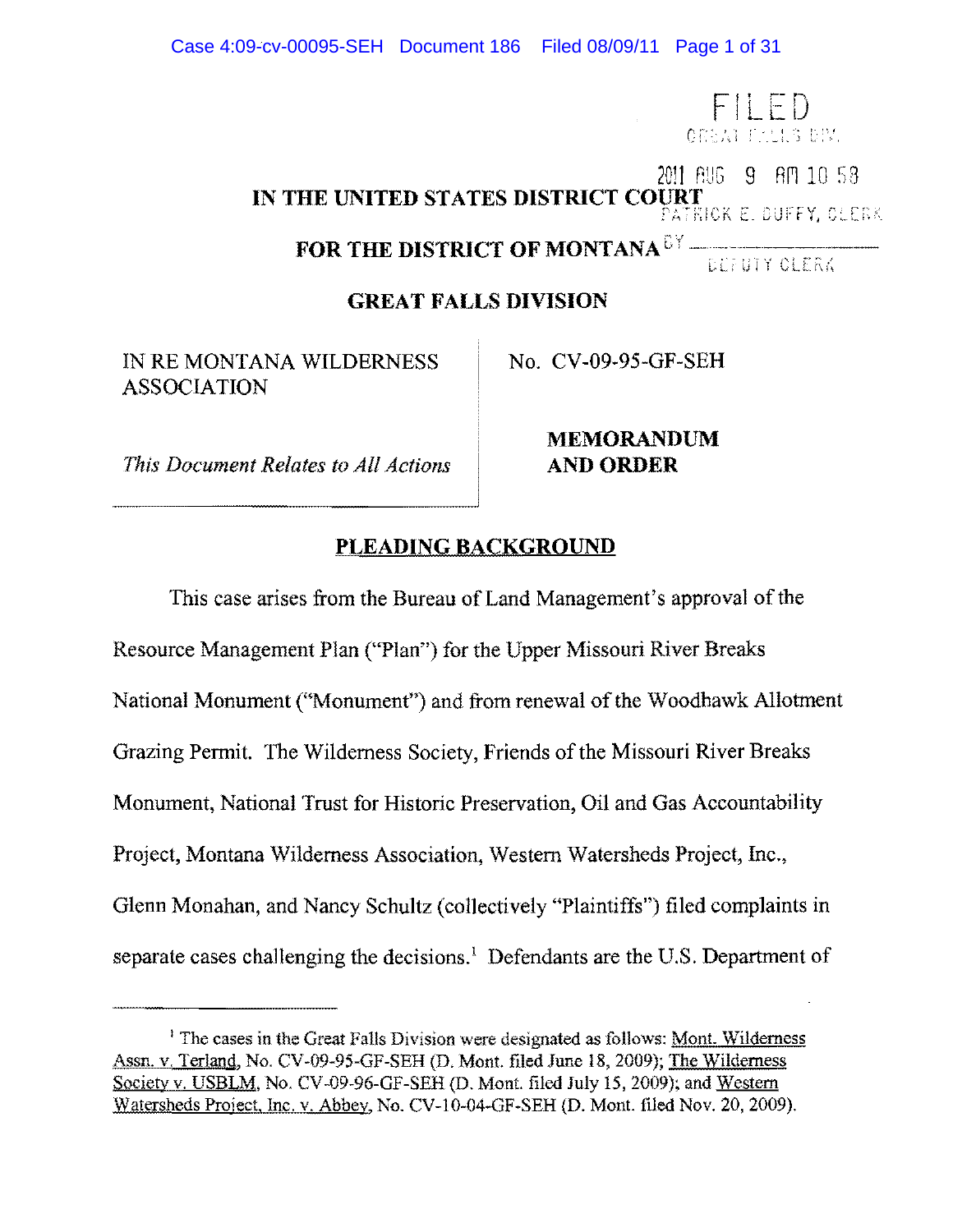Interior, Bureau of Land Management, and various employees in their official capacities (collectively "BLM"). Plaintiffs allege violations of the Administrative Procedure Act ("APA"), 5 U.S.C. §§ 701-06, National Environmental Policy Act CNEPA"), 42 U.S.c. §§ 4321-61, Wild and Scenic Rivers Act ("WSRA"), 16 U.S.C. §§ 1271-81, Federal Land and Policy Management Act of 1976 ("FLPMA"), 43 U.S.C. §§ 1701-82, National Historic Preservation Act ("NHPA"), 16 U.S.C. §§ 470-470x-6, and the Proclamation designating the Monument, 66 Fed. Reg. 7,359 (Jan. 17,2001). The cases were consolidated. Recreational Aviation Foundation and Montana Pilots Association (collectively "Aviation Group") and Missouri River Stewards, Fergus County, Phillips County, Chouteau County, and Blaine County (collectively "Missouri River Stewards") appeared as intervenors.

The Court granted BLM's motion to dismiss Count VII in Cause No. CV 1O-04-GF-SEH, which alleged that BLM failed to complete supplemental analysis of the Plan and Woodhawk Allotment Grazing Permit Environmental Assessment. The Court also struck, upon motion of BLM, extra-record evidence contained in summary judgment filings of Montana Wilderness Association and Western Watersheds Project. Refiling of the briefs in support of summary judgment without the stricken material was ordered and was carried out. All parties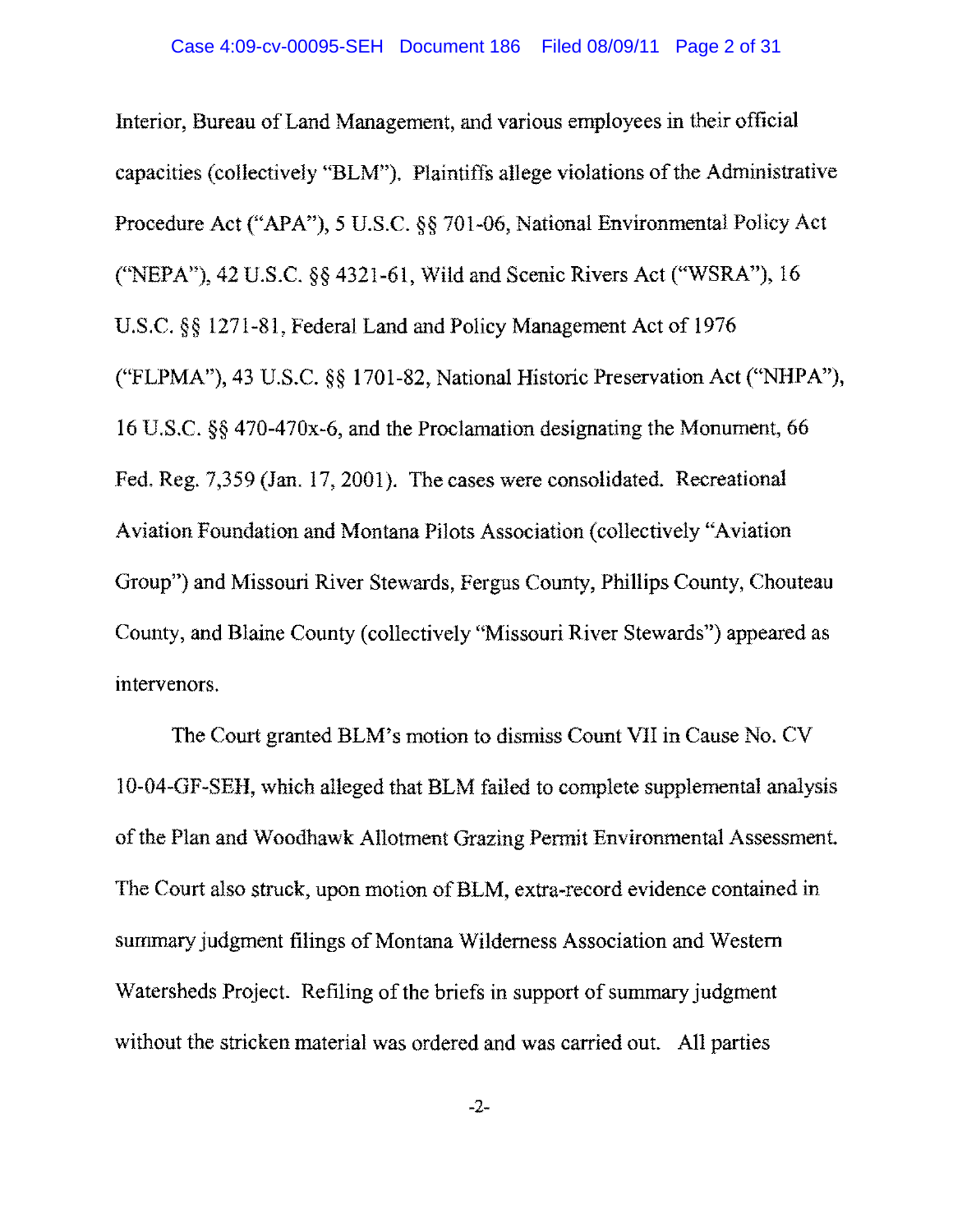ultimately filed motions for summary judgment. The issues have been fully briefed and a hearing conducted. All motions are ripe for ruling. The Court has jurisdiction under 28 U.S.C. § 1331.

# **FACTUAL BACKGROUND<sup>2</sup>**

On January 17, 2001, President Clinton issued a Proclamation under the Antiquities Act of 1906, establishing the Monument and designating BLM as managing agency. The Monument consists of some 377 ,346 acres of BLM land in north central Montana. It spans four counties-Blaine, Chouteau, Fergus, and Phillips. A checkerboarding of other land ownerships, including approximately 80,000 acres of private land and 39,000 acres of state land, is intermingled with the federal lands within the Monument. BLM has no authority over the private or state lands and minerals.

On April 24, 2002, BLM announced that it would develop a Plan for the Monument. A Draft Environmental Impact Statement ("Draft") was issued in September 2005, roughly three and one-half years later. It then issued a proposed Plan and Final Environmental Impact Statement in January 2008. The proposed Plan and Final Environmental Impact Statement contained six alternatives.

<sup>&</sup>lt;sup>2</sup> The factual summary is drawn from the administrative record. See, e.g., Fla. Power  $\&$ Light Co. v. Lorion, 470 U.S. 729, 743-44 (1985).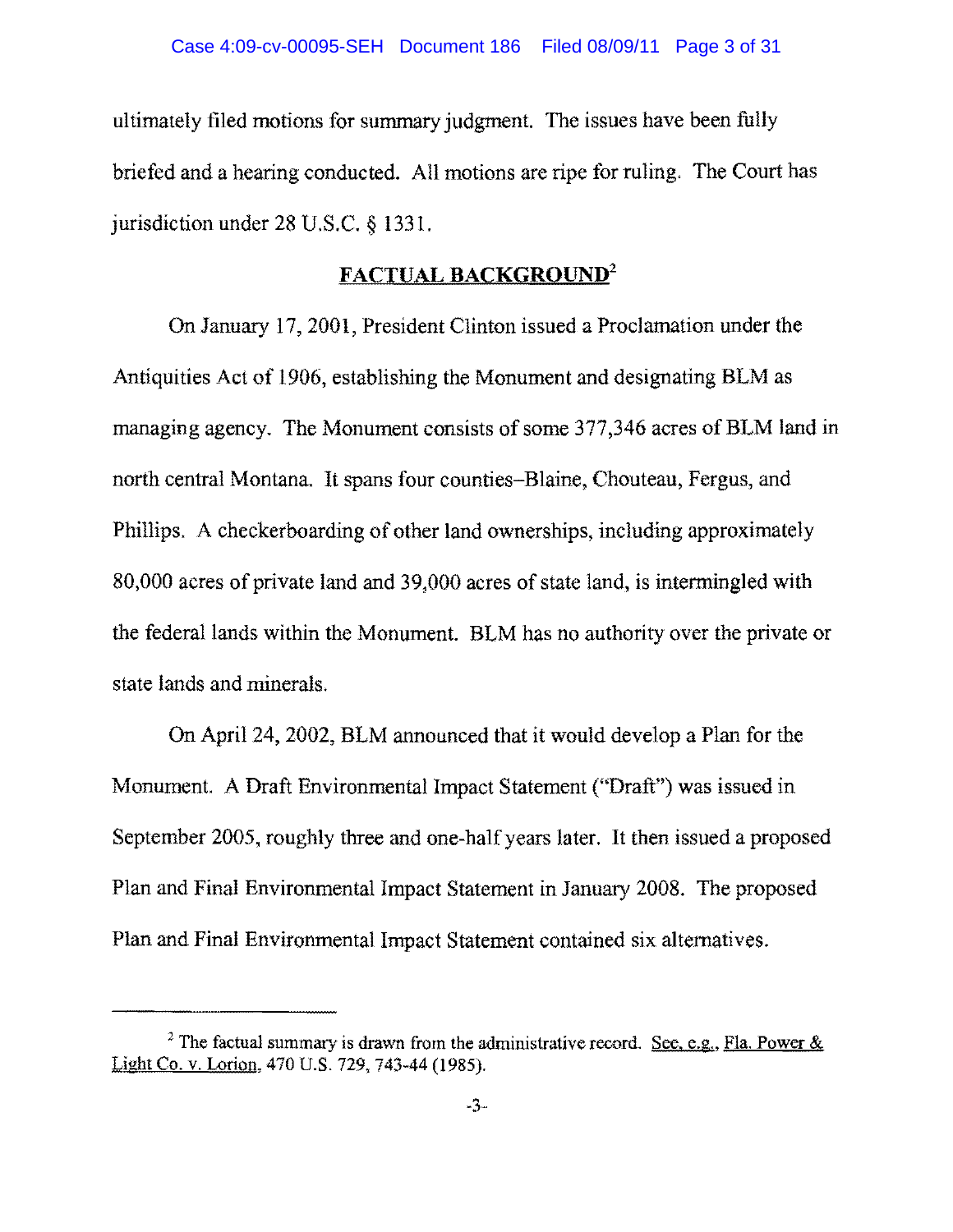Alternative F was designated as the preferred alternative and was described as one that balanced objectives of the Monument, best met the diverse interests of all involved stakeholders, and provided the most workable framework for future management.<sup>3</sup> BLM issued its Record of Decision and approved Plan in December 2008. The approved Plan is virtually identical to Alternative F.

Numberous management decisions were made as a result of adoption of the Plan. Some 146 miles of the Upper Missouri National Wild and Scenic River was closed to jet ski and float plane use. Four of ten backcountry airstrips were closed. Previously allowed landings on roadways were prohibited. New, specific conditions to protect Monument objects were placed on drilling natural gas wells on existing leases. Range conditions for livestock grazing permits or leases were required to exceed the Standards for Rangeland Health and Guidelines for Livestock Grazing Management. Of the 605 miles of roads located within the Monument, the Plan closed 201 miles (approximately 33%) year-round. Another 120 miles (approximately 20%) were seasonally closed. Each and all the decisions were challenged by Plaintiffs.

<sup>&</sup>lt;sup>3</sup> Alternative F, *inter alia*, placed more restrictions on motorized use than every other alternative except Alternative E, closed more roads than Alternatives A, 8, and C, closed the same or more backcountry airstrips than every other alternative except Alternative E, and imposed more restrictions on oil and gas operations than Alternatives A, B, and C.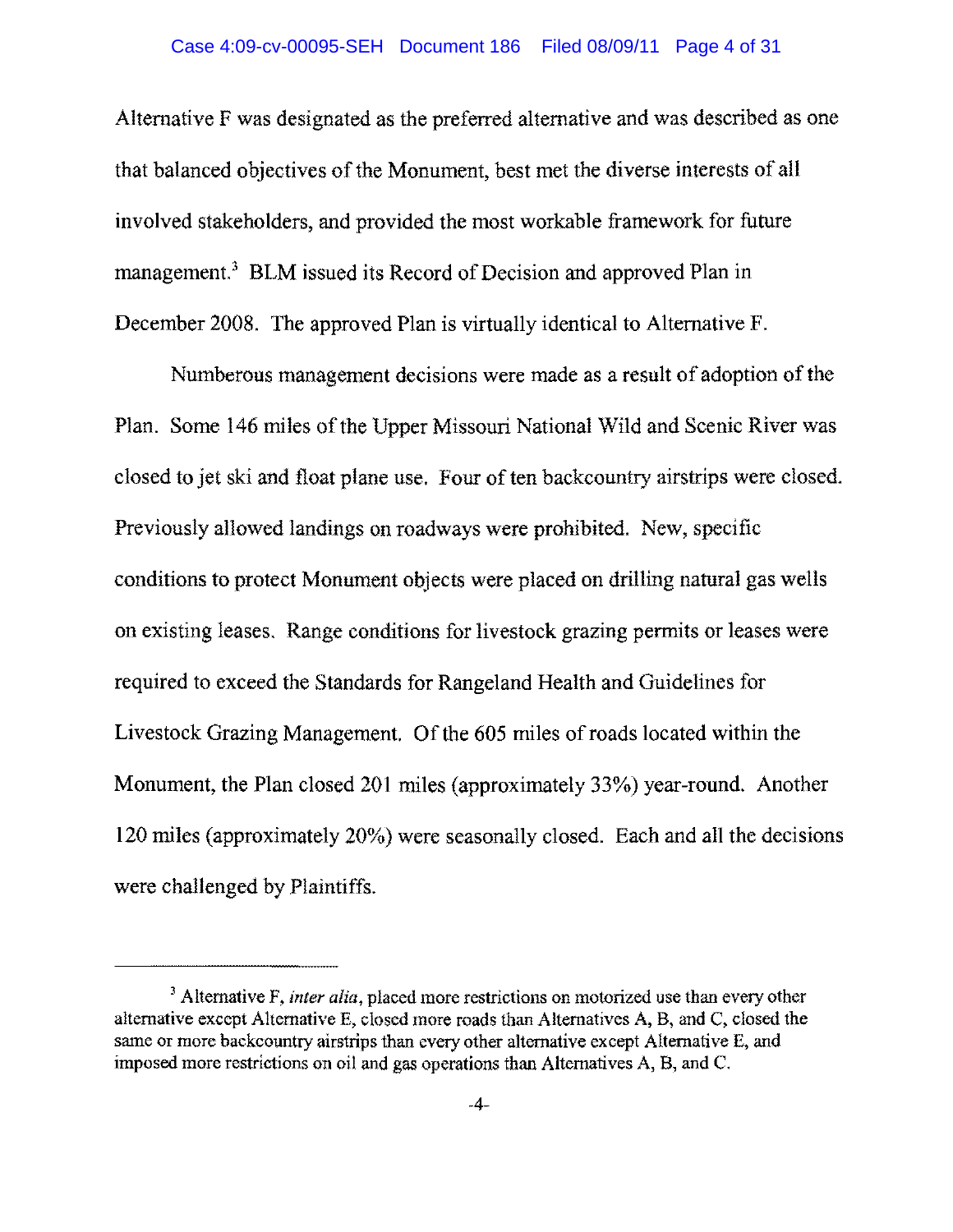# **ISSUES**

The issues before the Court may be summarized as follows:

- 1. Did BLM violate the Proclamation or FLPMA by failing to:
	- A. Apply the appropriate standard?
	- B. Protect Monument objects?
	- C. Determine the validity of oil and gas leases?
	- D. Prohibit off-road vehicle use?
	- E. Prohibit impairment to wilderness study areas?
- 2. Did BLM violate the WSRA by failing to:
	- A. Provide for outstandingly remarkable values?
	- B. Address user capacities in the Plan?
- 3. Did BLM violate NEPA by failing to:
	- A. Consider a reasonable range of alternatives?
	- B. Take a "hard look" at the impacts of its decisions?
	- C. Prepare an EIS for renewal of the Woodhawk Allotment Grazing Permit?
	- 4. Did BLM violate NHPA by failing to:
	- A. Consult with the State Historic Preservation Officer?
	- B. Comply with inventory requirements?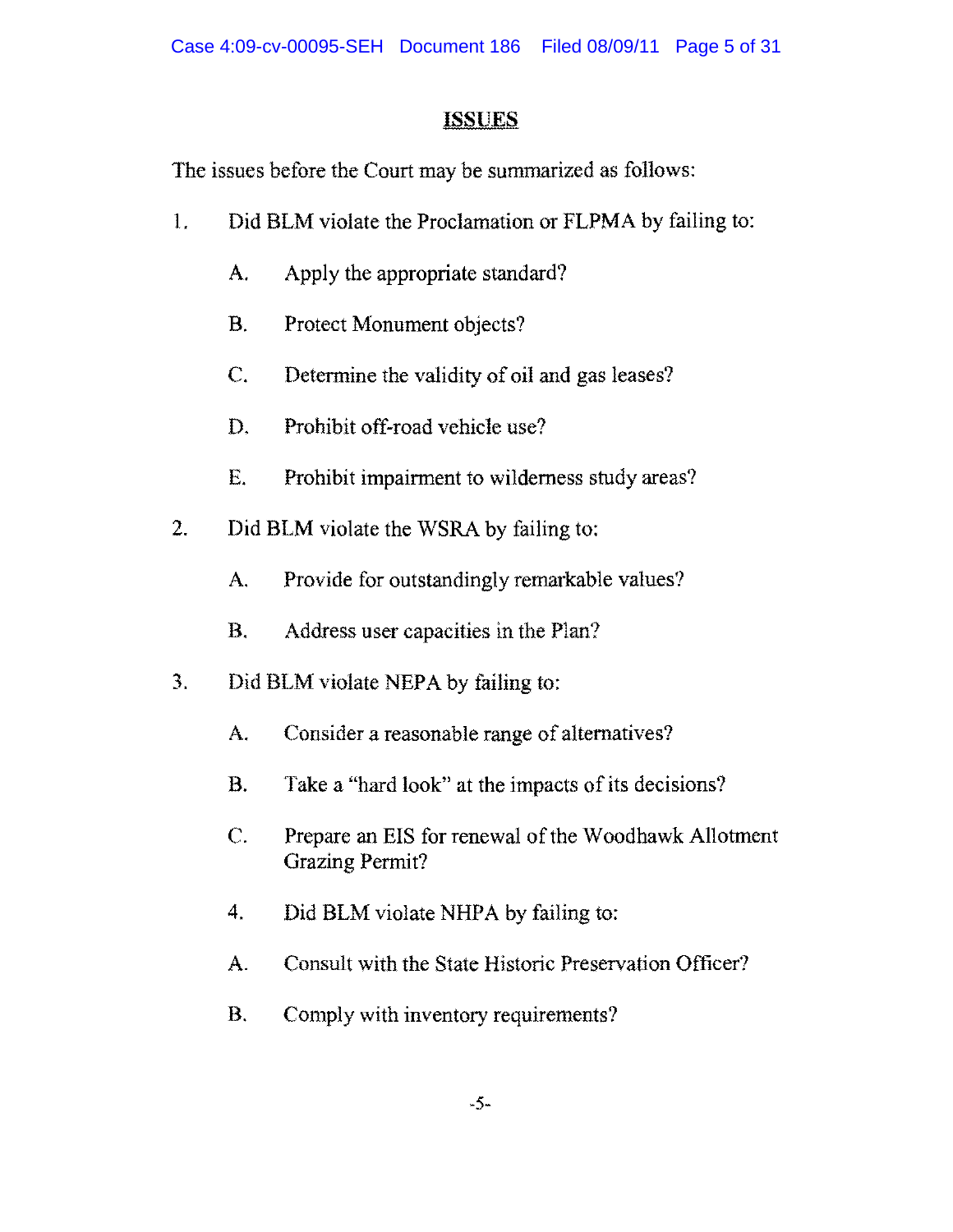#### **STANDARD OF REVIEW**

#### *APA Standard*

The standards for administrative agency action review are well-settled. A court shall "hold unlawful and set aside agency action, findings, and conclusions found to be ... arbitrary, capricious, an abuse of discretion, or otherwise not in accordance with law." 5 U.S.C. § 706(2). Review of agency decisions is narrow. Earth Is. Inst. v. USFS, 442 F.3d 1147, 1156 (9th Cir. 2006), overruled on other grounds, Winter v. Nat. Resources Def. Council. Inc., 555 U.S. 7,21-22 (2008). Courts are ill-equipped to substitute their judgment for that of agencies. Citizens to Preserve Overton Park v. Volpe, 401 U.S. 402,416 (1971), overruled on other grounds. Califano v. Sanders, 430 U.S. 99, 105 (1977). A decision is arbitrary and capricious if the agency has made a clear error of judgment, that is if it relied on factors not intended for consideration, failed to consider important aspects of the problem, offered explanations counter to the evidence, or offered explanations so implausible that they could not derive from expertise. Motor Veh. Mfrs. Assn., Inc. v. St. Farm Mut. Automobile Ins. Co., 463 U.S. 29,43 (1983).

#### *Summary Judgment Standard*

Summary judgment is appropriate if there are no genuine disputes of material fact and the moving party is entitled to judgment as a mater of law. Fed.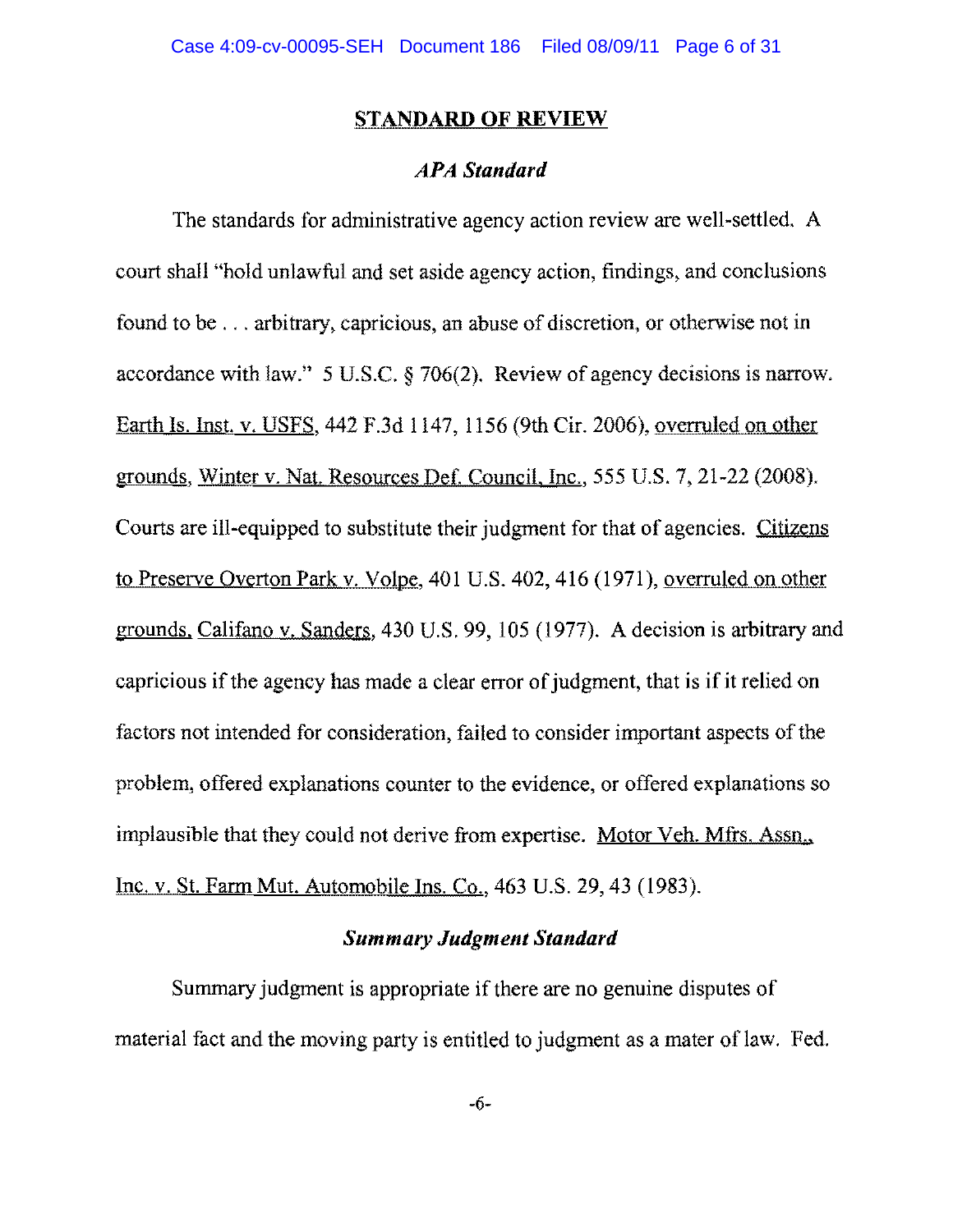R. Civ. P. 56(a); Celotex Corp. v. Catrett, 477 U.S. 317, 322-23 (1986). Final agency actions are particularly susceptible to summary judgment because the issues for resolution are those of law. See Occidental Engr. Co. v. INS, 753 F.2d 766, 770 (9th Cir. 1985).

#### **DISCUSSION**

#### **Proclamation and FLPMA**

The Monument Proclamation directed BLM to reserve all lands owned or controlled by the United States for protection of Monument objects. 66 Fed. Reg. 7359,7361 (Jan. 17,2001). BLM operations are also governed by FLPMA. Columbia Basin Land Protec. Assn. v. Schlesinger, 643 F.2d 585, 607 (9th Cir. 1981) (stating FLPMA is BLM's organic act). Plaintiffs argue that BLM subordinated directives of protection to multiple use principles.<sup>4</sup> The claim lacks merit.

The Proclamation required BLM to refer to "applicable legal authorities" to implement intent behind designation of the Monument. 66 Fed. Reg. at 7361; see also id. ("Laws, regulations, and policies followed by the [BLM] in issuing and administering grazing pennits or leases on lands under its jurisdiction shall

<sup>&</sup>lt;sup>4</sup> The Court is asked to take judicial notice of a proclamation and resource management plan for an entirely different area. No demonstration has been made that these records are part of the record on review or were relied upon by BLM. Judicial notice is declined. See, e.g., S.W. Ctr. for Biological Diversity v. USFS, 100 F.3d 1443, 1450 (9th Cir. 1996).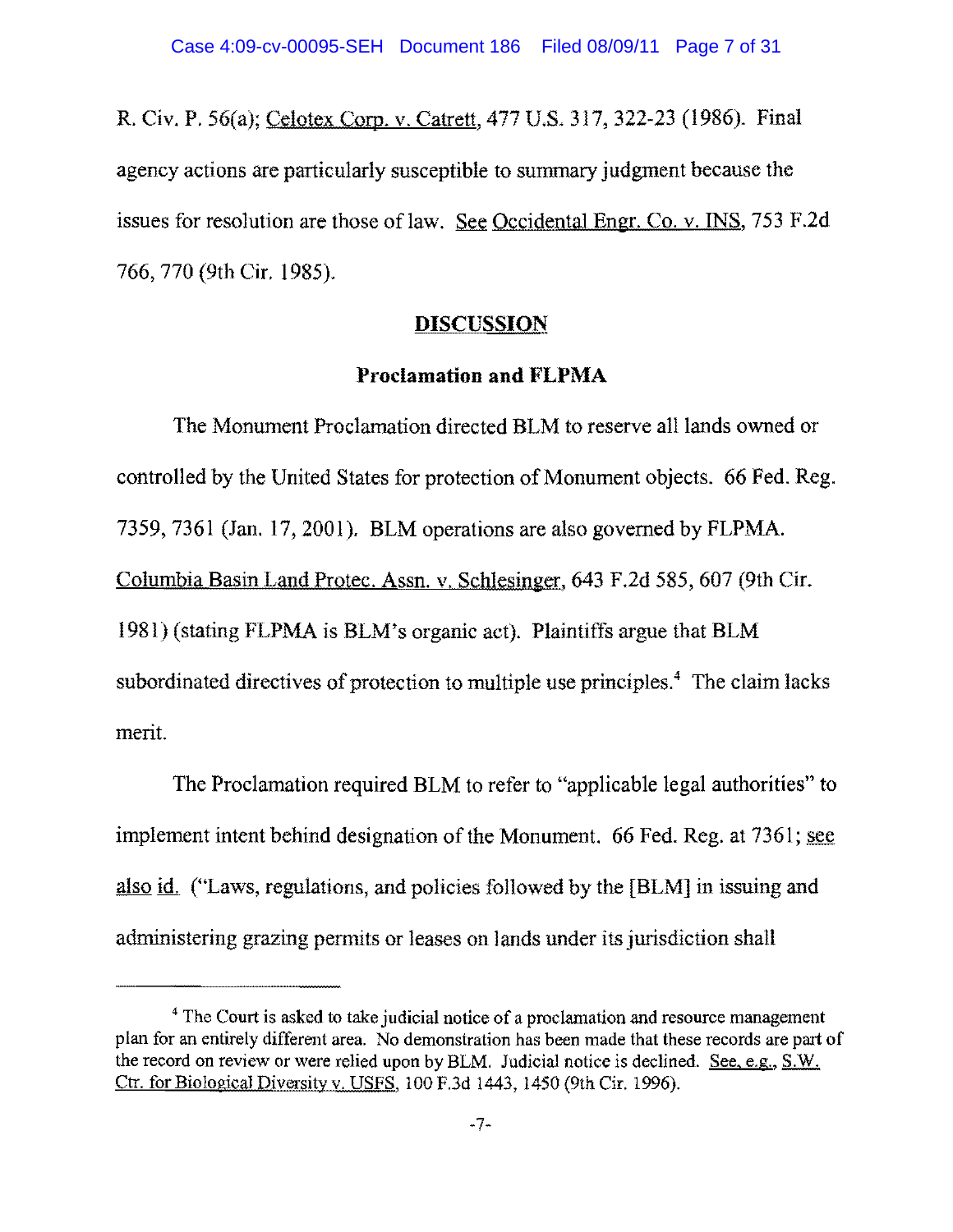continue to apply with regard to the lands in the [M]onument."). One such applicable authority was the concept of multiple use, which declared that its principles govern except when designated otherwise. 43 U.S.C. § 1732(a).

BLM interpreted how to best integrate multiple use with the Proclamation as follows:

The BLM's vision is to manage the Monument in a manner that maintains and protects its biological, geological, visual and historic objects and preserves its remote and scenic character. The RMP will incorporate the Proclamation, multiple use and existing laws, while recognizing valid existing rights and authorizations, and providing diverse recreational opportunities.

AR 44 (emphasis added); see also AR 64 ("Guidelines for Livestock Grazing Management practices will be followed to protect the objects of the Monument and rangeland resources and, where necessary, to mitigate conflicts with other Monument uses and values."); AR 1011 (stating new management is needed because management prior to designation may not sufficiently protect Monument objects).

BLM did not denigrate the Proclamation by choosing to also abide by multiple use principles. Rather, it instead sought to reconcile the two authorities. Compare 43 U.S.C. § 1732(a) with 66 Fed. Reg. at  $7361$ .<sup>5</sup> The interpretation that

<sup>&</sup>lt;sup>5</sup> Western Watersheds Project presents additional arguments. It argues that BLM was required to manage under the standard of protecting, restoring, and preserving objects within the Monument. It also argues that BLM must manage the Monument in order to achieve potential natural community. Nowhere are these requirements mandated by enforceable authority, BLM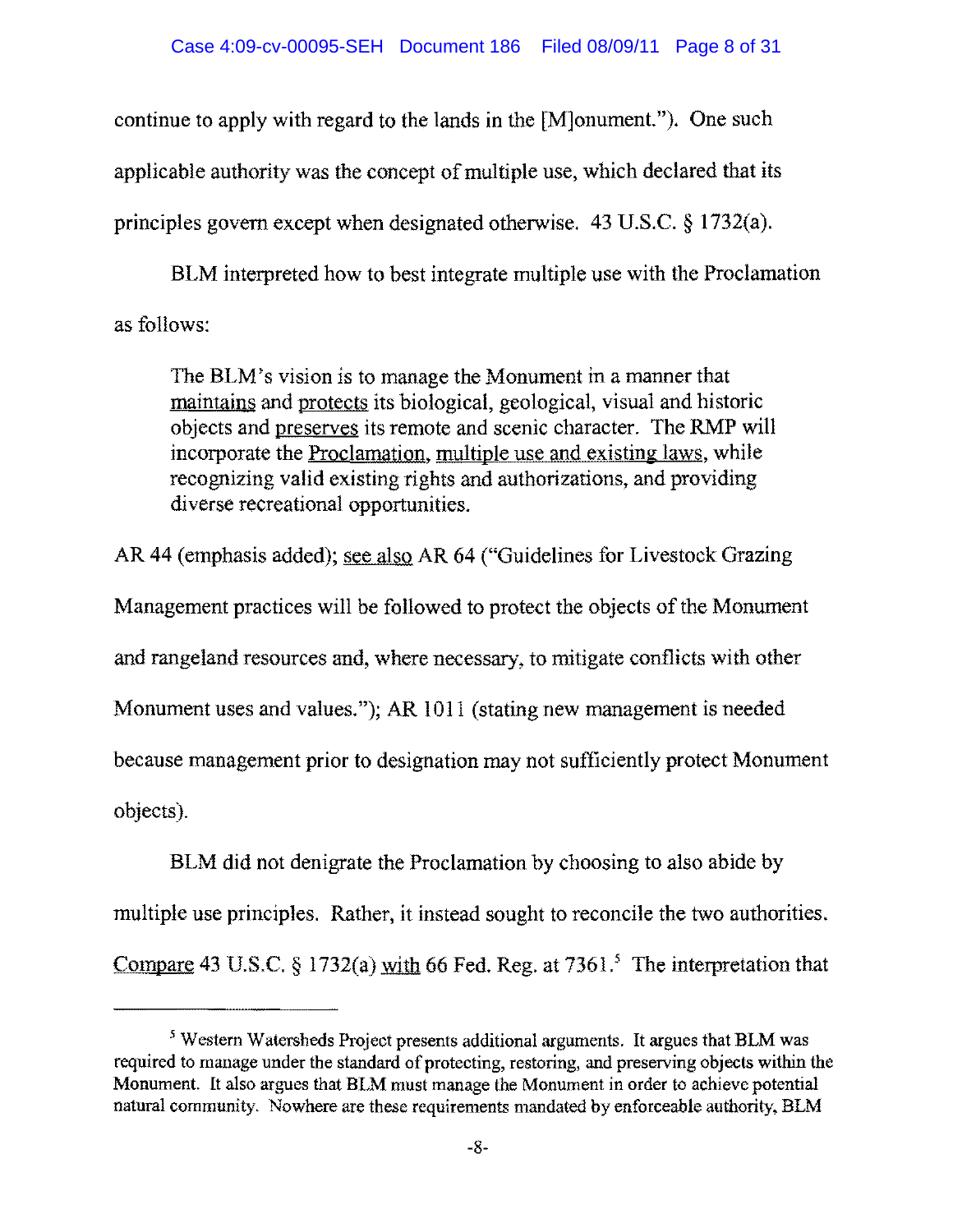providing for multiple use was required so long as Monument objects were

protected was reasonable. Cf. Udall v. Tallman, 380 U.S. 1, 16-18 (1965).<sup>6</sup>

# *Protection ofMonument Objects*

Plaintiffs argue BLM has failed to protect objects of the Monument. As the

examples which follow demonstrate, the failure-to- protect-objects' argument

fails.

The Proclamation states:

The Bullw[h]acker area of the [M]onument contains some of the wildest country on all the Great Plains, as well as important wildlife habitat. During the stress-inducing winter months, mule deer and elk move up to the area from the river, and antelope and sage grouse move down to the area from the benchlands. The heads of the coulees and breaks also contain archeological and historical sites, from teepee rings and remnants of historic trails to abandoned homesteads and lookout sites used by Meriwether Lewis.

66 Fed. Reg. at 7360. BLM addressed protection of objects within the

Bullwhacker area by reducing roads, by committing to monitoring aircraft if use

should increase, and by restricting motorized use on the Missouri River. See also

AR 26 (The Plan provides for "diverse visitor use in a manner consistent with

protecting Monument resources and values."); cf. Hells Canyon Alliance v. USFS,

interpretation, or legal argument. More importantly, the Plan, indeed, protects, restores, and preserves the objects of the Monument. These arguments are therefore rejected.

<sup>&</sup>lt;sup>6</sup> To the extent suggested that BLM predetermined its decision to rely upon multiple use, a plaintiff must meet a high standard of proof. Cf. Forest Guardians v. USFWS, 611 F.3d 692, 713-14 (10th Cir. 2010). No such burden has been carried.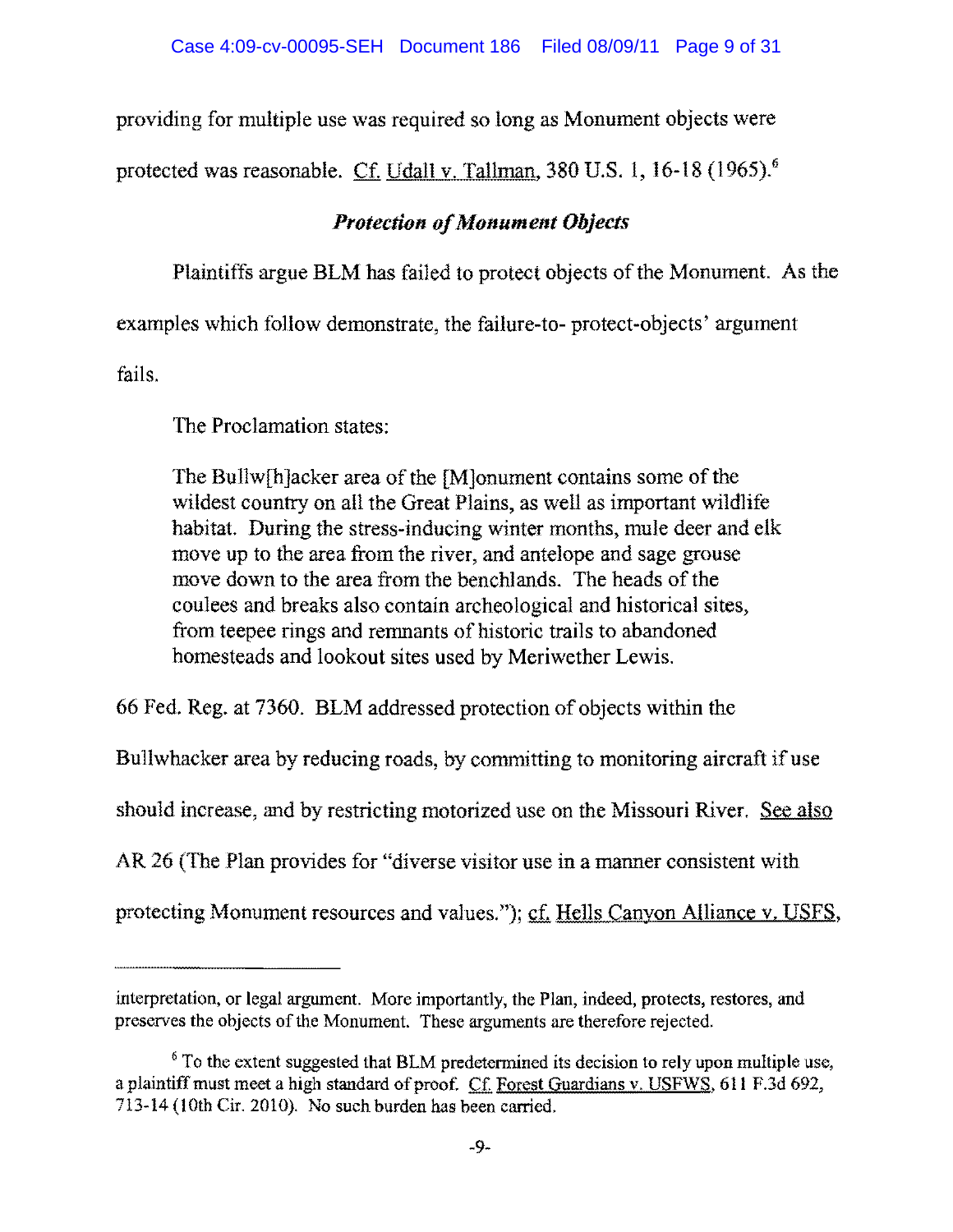227 F.3d 1170, 1178 (9th Cir. 2000) (deference given to agency's determination of which uses are inconsistent with protection). Moreover, the interpretation that the Bullwhacker area itself is not a Monument object is supported by the Listing of Significant Objects that accompanied the Monument. AR 37203-21 (not listing the Bullwhacker area). The agency's interpretation is reasonable. Cf. Udall, 380 U.S. at 16-18. Protection of objects within and around the Bullwhacker has been accomplished. Nothing more is required.

BLM likewise protected sage grouse, riparian and upland habitats, and cottonwood galleries. See AR 51-53, 60-61, 1383,44839,44852-53,44859-60. To the extent Plaintiffs argue that decisions in the Plan and Woodhawk Allotment Grazing Permit violated the "non-degradation" standard in FLPMA, no such requirement exists. FLPMA instead requires that "[i]n managing the public lands the Secretary shall, by regulation or otherwise, take any action necessary to prevent <u>unnecessary</u> or <u>undue</u> degradation of the lands." 43 U.S.C. 1732(b) (emphasis added). Not only was this claim misstated and waived for failure to raise it in opening briefing, no such unnecessary or undue degradation has been demonstrated. Even if such degradation could occur, BLM will monitor the potential impacts under adaptive management to ensure that no such degradation arises. AR 59-60; Gardner v. USBLM, 638 F.3d 1217, 1222 (9th Cir. 2011).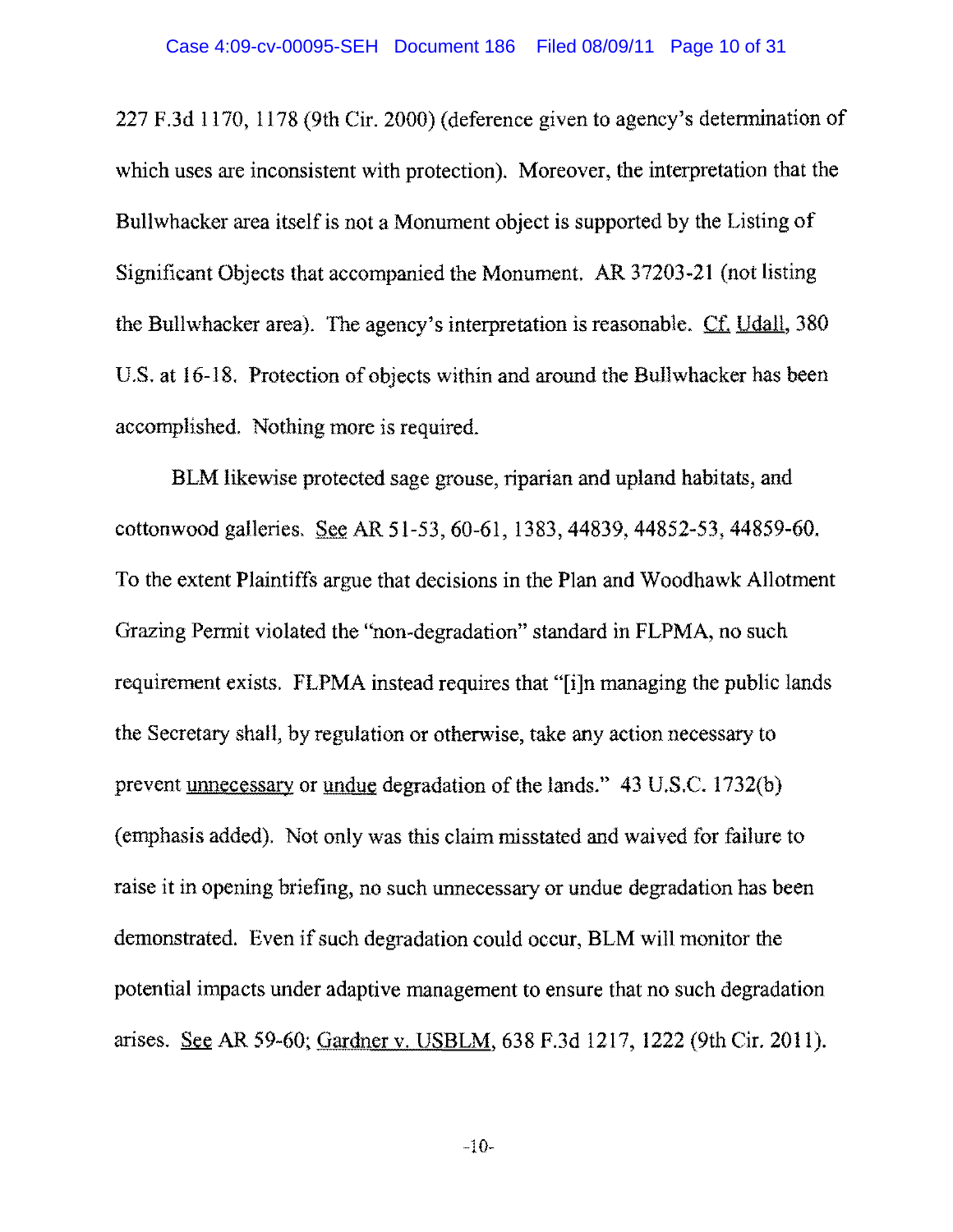### *Oil and Gas Leases*

The Proclamation provides:

The establishment of this [M]onument is subject to valid existing rights. The Secretary of the Interior shall manage development on existing oil and gas leases within the [M]onument, subject to valid existing rights, so as not to create any new impacts that would interfere with the proper care and management of the objects protected by this [P]roclamation.

66 Fed. Reg. at 7361. Plaintiffs argue that BLM should have verified the validity of oil and gas leases rather than deem them valid by virtue of the Proclamation. Such verification of validity was not required.

BLM addressed the leases. AR 29249 ("In February 2002, all the leases within the Monument were reviewed and were determined that they remain in good standing."). Even were this not the case, nothing in the Proclamation or other legal authority required the agency to determine validity of the leases. At most, the Proclamation required that such rights be managed to prevent new, adverse impacts on Monument objects. 66 Fed. Reg. at 7361. Although it is argued BLM deemed all leases to be valid, the Record of Decision did not formally determine the validity of such leases. See AR 21 (not listing validity determination of oil and gas leases as an implementation-level decision). At best, a challenge has been levied against a non-existent validity determination. See 5 U.S.C. § 704 (requiring "final agency action" for review); <u>see also Norton v. S.</u>

-11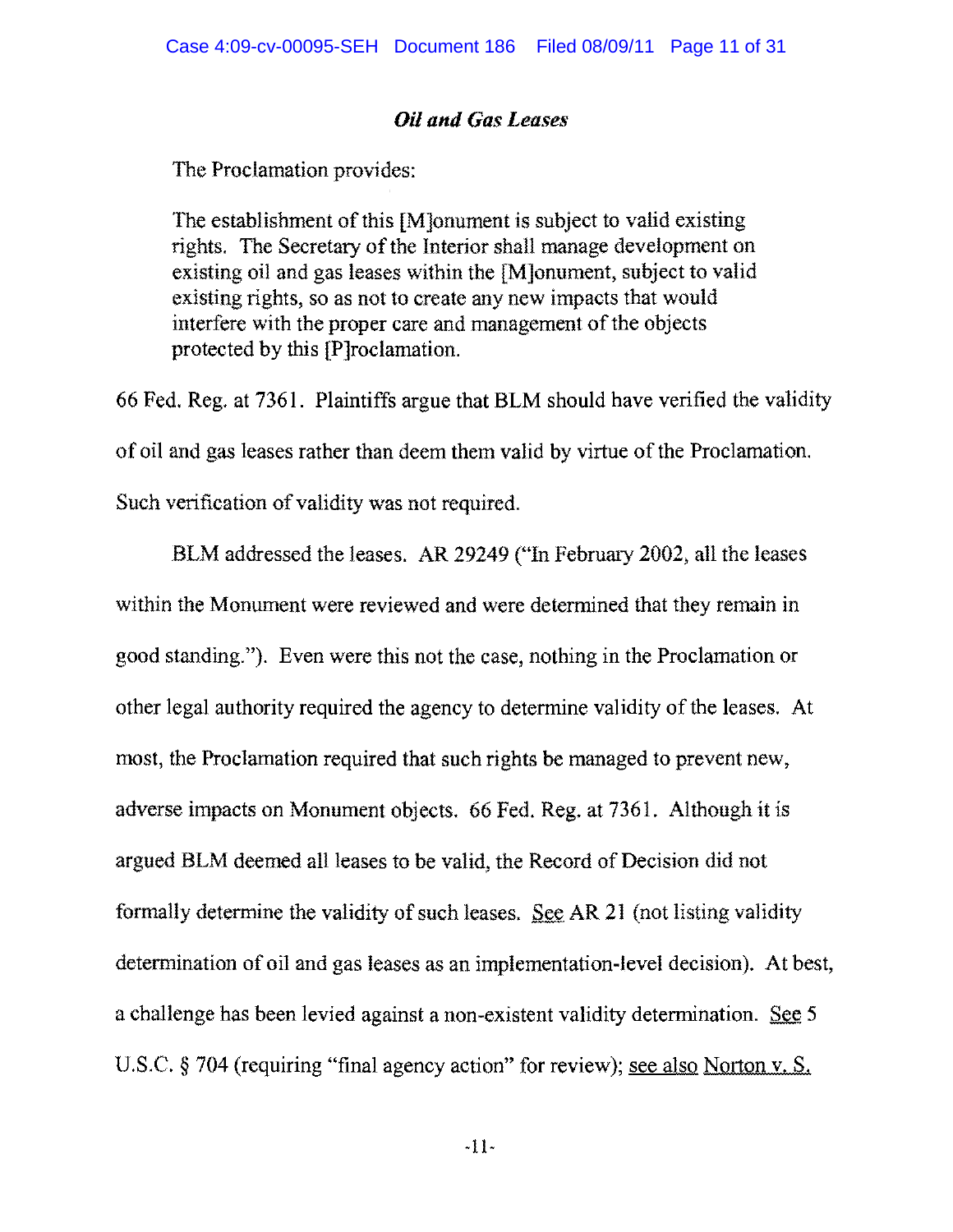Utah Wilderness Alliance, 542 U.S. 55, 63-64 (2004). BLM action, or lack thereof, with respect to oil and gas leases was not arbitrary and capricious.<sup>7</sup>

## *Off-Road Vehicle Use*

The Proclamation states, "[f]or the purpose of protecting the objects identified above, the Secretary shall prohibit all motorized and mechanized vehicle use off road, except for emergency or authorized administrative purposes." 66 Fed. Reg. at 7361. No definition for "road" is provided. BLM therefore defined road as follows: "a linear route segment that can be created by the passage of vehicles (two-track); constructed; improved; or maintained for motorized travel." AR 93. The fact that unmaintained two-tracks are included in the definition is at the heart of the dispute.

BLM used definitions of road similar to the one currently under challenge before the definition utilized in the Monument was selected. See, e.g., AR 15, 32070,33282. More restrictive definitions of road cited by Plaintiffs are, in fact, applicable to regulatory schemes for wilderness. See, e.g., 43 C.F.R. § 19.2(e). There is no suggestion, however, that the President intended BLM to define a road based upon definitions outlined by Plaintiffs. BLM was free to choose the

<sup>7</sup> Plaintiffs imply that BLM has also violated NEPA by not determining the validity of oil and gas leases in the Monument. To the extent asserted, this claim is rejected for failure to develop sufficient argument. See Christian Legal Socy. Chapter of U. of Cal. v. Wu, 626 F.3d 483, 488 (9th Cir. 2010).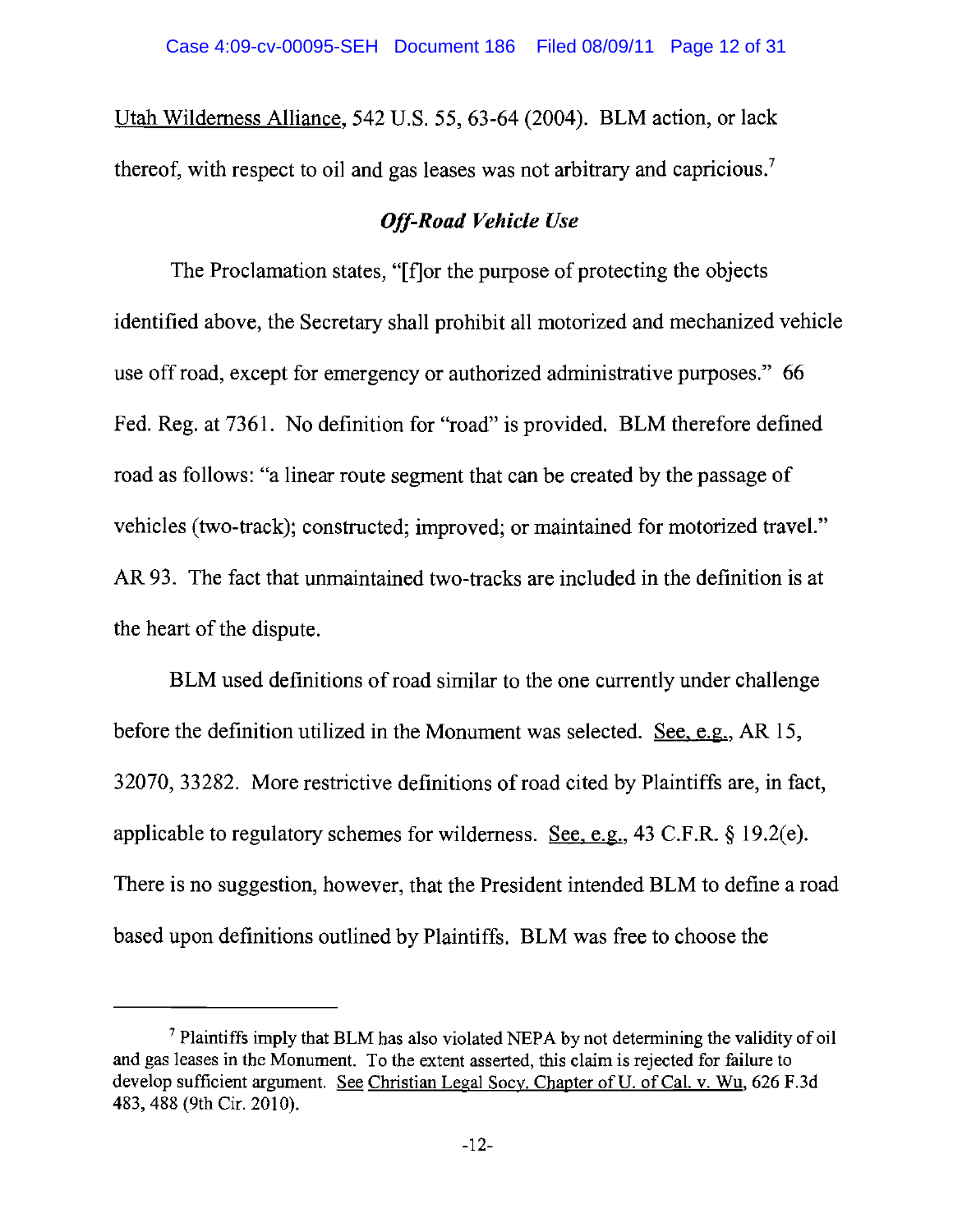#### Case 4:09-cv-00095-SEH Document 186 Filed 08/09/11 Page 13 of 31

definition as it deemed most appropriate. No showing has been made that the chosen definition is unreasonable, rendering it arbitrary and capricious.<sup>8</sup>  $Cf$ . Kester v. Campbell, 652 F.2d 13,15-16 (9th Cir. 1981) (citing cases). No further explanation was required than that provided by the agency. See Alaska Dept. of Envtl. Conserv. v. EPA, 540 U.S. 461, 496-97 (2004).<sup>9</sup>

The assertion is made that BLM violated the Proclamation's prohibition on off-road travel by allowing a vehicle to pull off the road up to fifty feet on each side. The argument fails.

The Plan allows vehicles to pass each other by providing for a fifty-foot buffer on each side of a road. In order for two vehicles to pass on narrow roads, one, and possibly even both, must drive off the road. The Proclamation has allowed for vehicle passage, inclusive of activities consistent with such passage and parking, as an administrative purpose to provide for safety. See AR 98

<sup>&</sup>lt;sup>8</sup> It is plausible that the same piece of real estate within a wilderness study area could be deemed a "road" when referring to the Proclamation and "not a road," i.e. a "vehicle way," when referring to FLPMA. Compare AR 93 with H.R. Rpt. 94-1163  $\S 311$  (May 15, 1975). This distinction has likewise not been demonstrated to be unreasonable.

<sup>&</sup>lt;sup>9</sup> Plaintiffs additionally cite to a BLM official's statement that the Monument planning tearn "made the decision at the outset of this planning process . . . to consider the two tracks or routes created by passage of vehicles as resource roads for the [M]onument trans plan." AR 16592. Although this statement may have been imprudent, it at worst shows BLM identified a preferred course of action. Cf. Natl. Audubon Socy. v. Dept. of Navy, 422 F.3d 174, 199 (4th Cir. 2005) (instructing that courts will not determine "alleged subjective intent of agency personnel divined through selective quotations from email trails"). No predetermination has been demonstrated.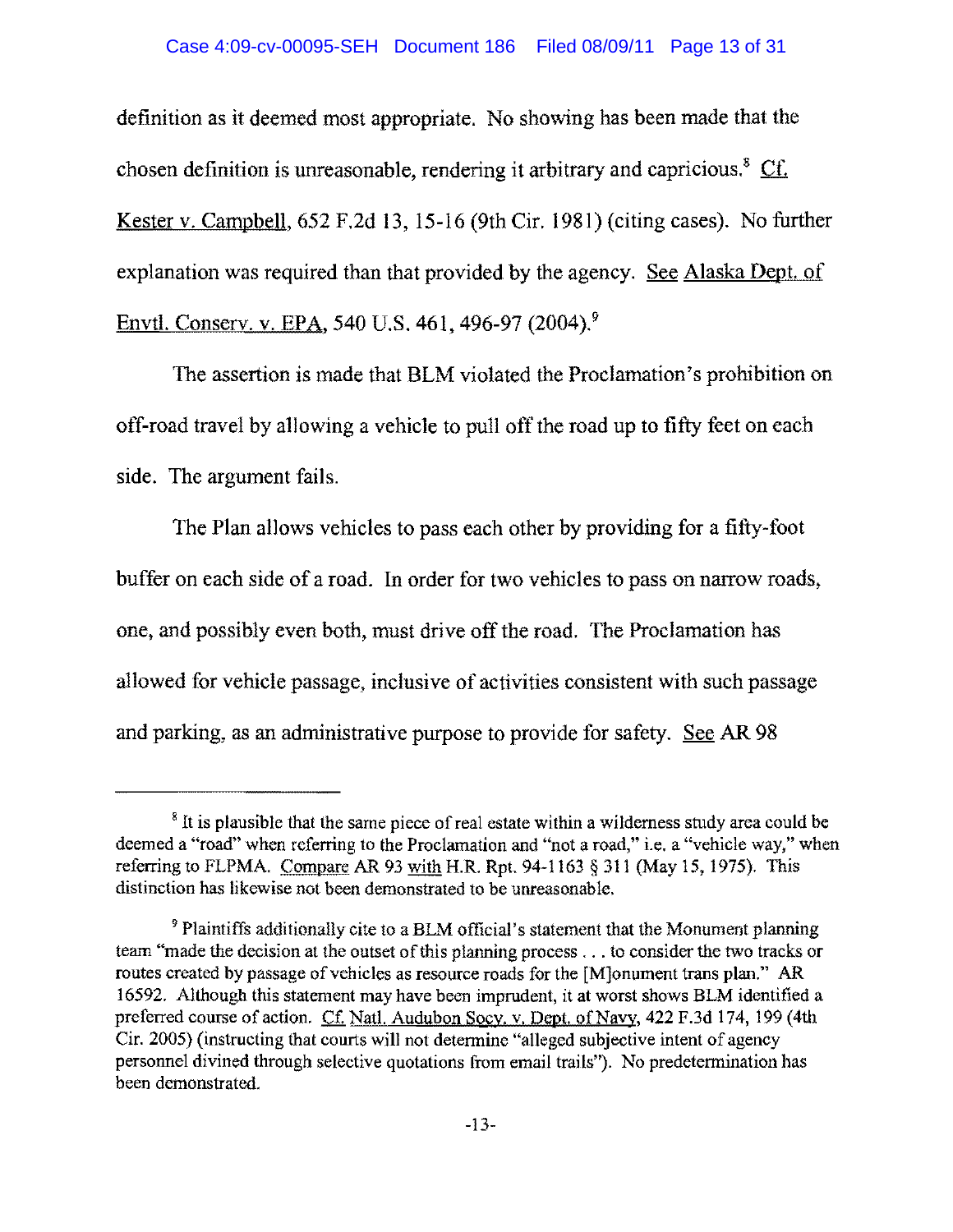("Outside of the WSAs, motorized or mechanized vehicles may park adjacent to a road to provide a reasonable safe distance for the public to pass."); AR 222 (clarifying that "the monitoring and management ofroad safety within the Monument is an administrative purpose"). This interpretation is reasonable, see Kester, 652 F.2d at 15-16, and does not violate the Proclamation against "offroad" travel, "except for emergency or authorized administrative purposes." 66 Fed. Reg. at 7361.

### *Non-Impairment Standard*

Under the terms of the FLPMA, Congress mandated that the Secretary "review those roadless areas of five thousand acres or more and roadless islands of the public lands ...." 43 U.S.C.  $\S$  1782(a). Congress could then designate the land as wilderness or not. During the interim, "the Secretary shall continue to manage such lands  $\ldots$  in a manner so as not to impair the suitability of such areas for preservation as wilderness . . . ." Id. at  $\S 1782(c)$  (emphasis added).

The legislative history explains that the term road "refers to the absence of roads which have been improved and maintained by mechanical means to insure relatively regular and continuous use." H.R. Rpt. 94-1163 at  $\S 311$  (emphasis added). By this definition, a "vehicle way," meaning "[a] way maintained solely by the passage of vehicles," does not qualify as a road. Id.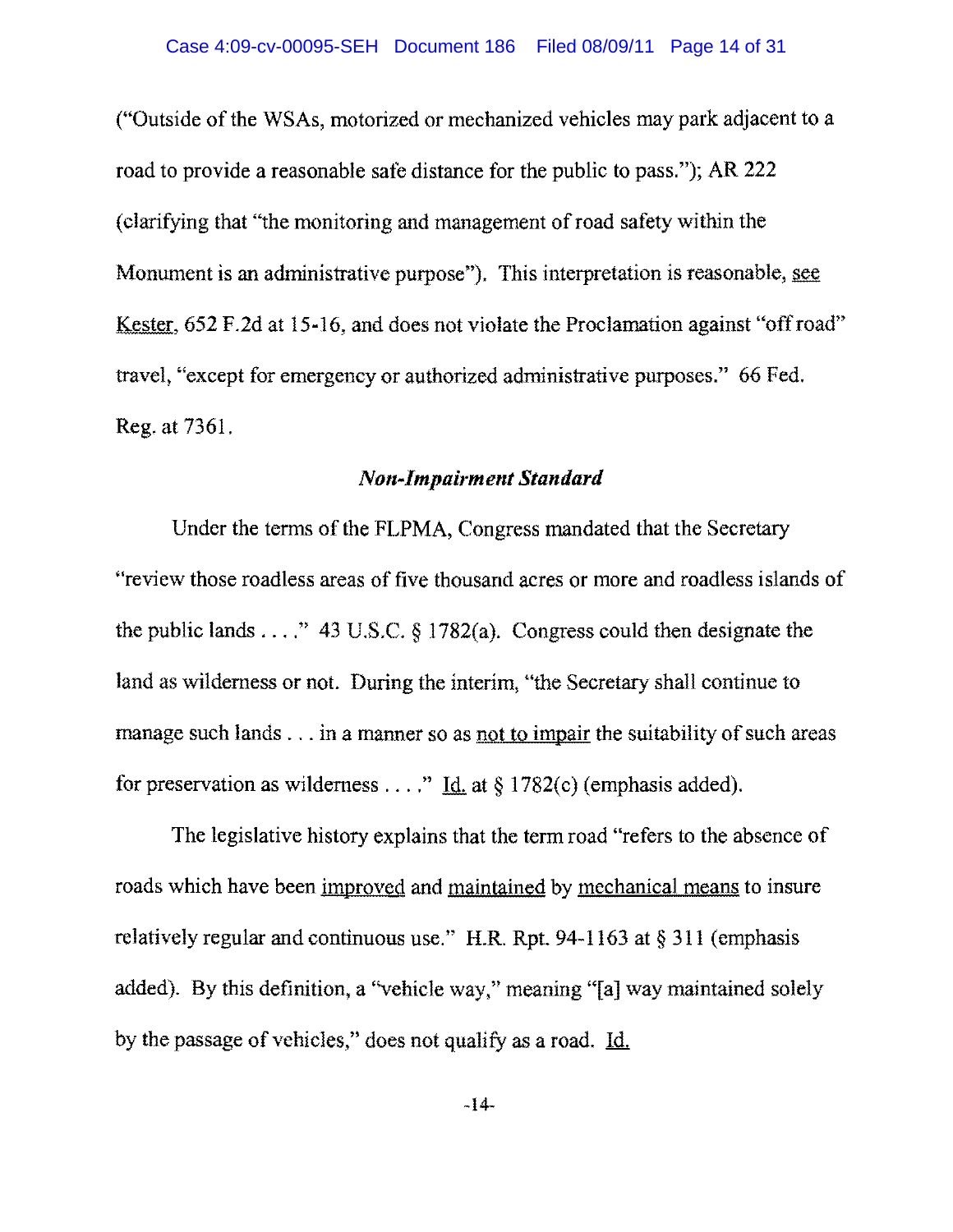Plaintiffs argue that BLM violated the above non-impairment standard by roading previously unroaded wilderness study areas. This assertion mischaracterizes the thrust ofBLM's decision. First, motorized travel in wilderness study areas has always been allowed. See AR 37294. Second, BLM interpreted the term "roads" under the Proclamation to include "vehicle ways." It does not follow, however, that the wilderness study areas have become "roaded" under different statutory schemes, namely FLPMA and the non-impairment mandate. When referring to FLPMA and the non-impairment mandate, "roads," as that tenn is understood to mean in the Proclamation, will remain as unmaintained "vehicle ways." Congress remains entitled to designate these areas as wilderness if it so chooses. Further, BLM has repeatedly stated that it will refer to its Interim Management Policy to ensure that no wilderness study areas in the Monument are impaired. See. e.g., AR 99 ("All WSAs will be managed according to the Interim Management Plan . . . and Guidelines for Lands Under Wilderness Review . . . until such time as Congress acts upon the recommendations."); AR 100 ("[P]rimitive vehicle routes ('ways') ... may be used and maintained as before, as long as this does not cause new impacts that will impair the area's wilderness suitability."). Plaintiffs' claims that BLM has violated the non-impairment standard are therefore unfounded.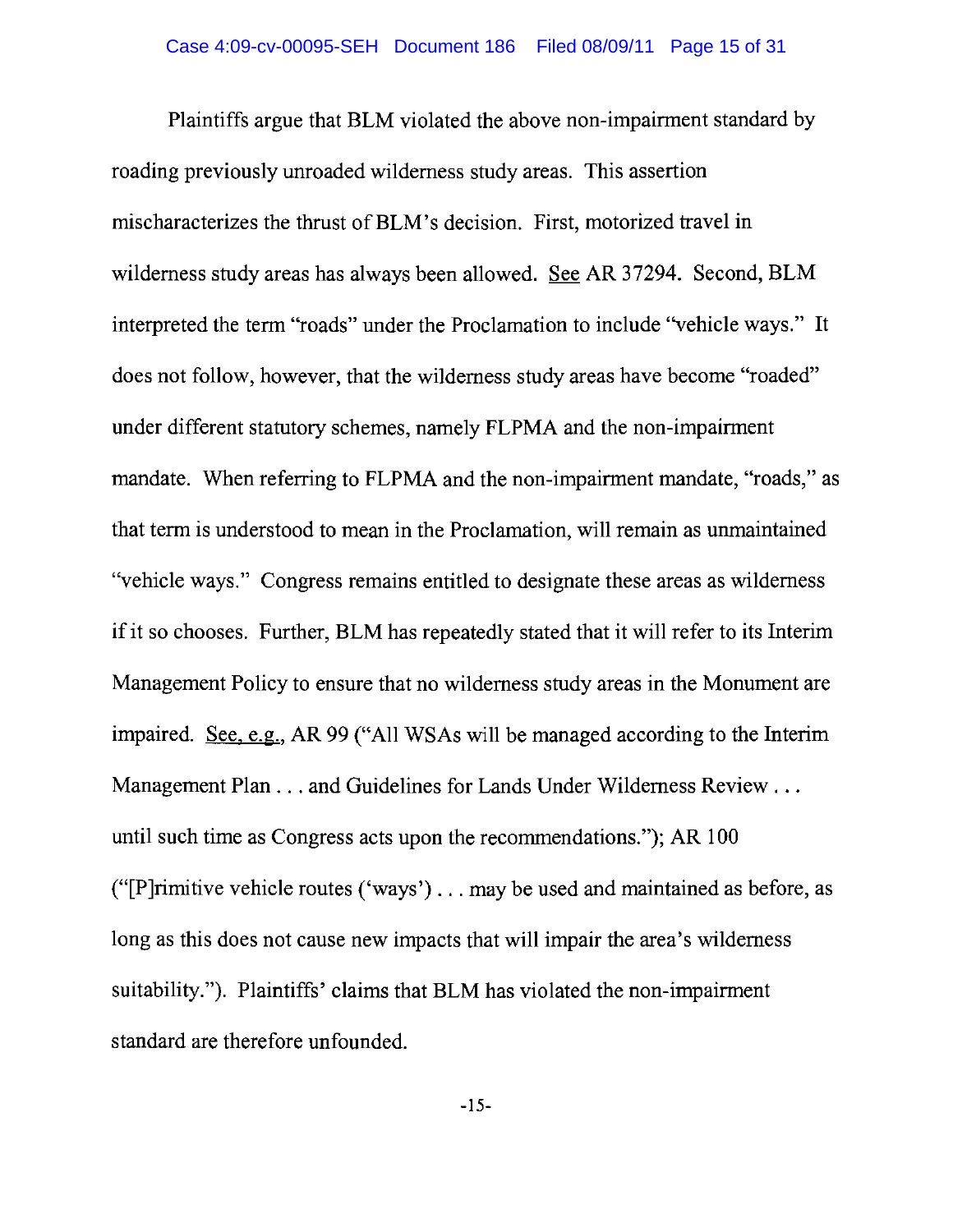#### WILD AND SCENIC RIVERS ACT

Congress passed the WSRA to protect outstandingly remarkable values of selected rivers for the enjoyment of current and future generations. 16 U.S.C. §§ 1271, 1281(a). The Upper Missouri National Wild and Scenic River, 149 miles of which flows within the Monument, has been designated as such an area. 16 U.S.C. § 1274(14). The designating Act mandated BLM to manage the river under the WSRA, Taylor Grazing Act, and multiple use and sustained yield. Pub. L. No. 94 486 at  $\S 203(a)$  (Oct. 12, 1976). To carry out the mandate, BLM classified the river into three wild, two scenic, and two recreational segments. See 16 U.S.C.  $\S$ 1273(b) (discussing distinctions between wild, scenic, and recreational).

### **Protection and Enhancement of the Outstandingly Remarkable Values**

All parties agree that solitude is an outstandingly remarkable value.<sup>10</sup> The dispute arises because Plaintiffs claim BLM failed to determine whether motorized use in the wild segments of the river are consistent with the WSRA's directive to "protect and enhance" special values, namely solitude.

<sup>&</sup>lt;sup>10</sup> Outstandingly remarkable values are those values justifying initial designation of the river under the WSRA and provide a benchmark for evaluating proposed projects that could impact the designated river. Friends of Yosemite Valley v. Kempthorne, 520 F.3d 1024, 1027 (9th Cir. 2008) (citing 16 U.S.C. § 1271).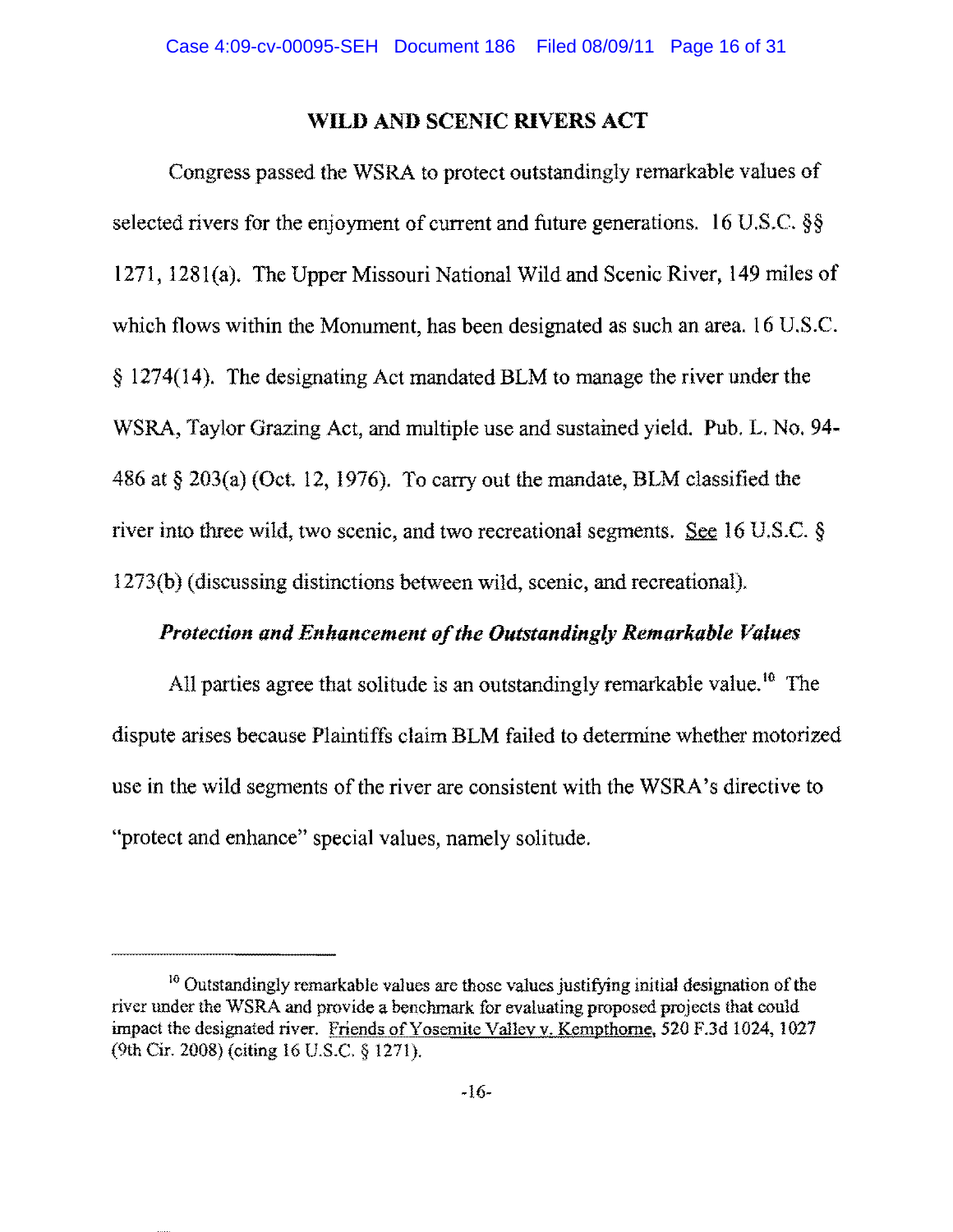Recreation is likewise an outstandingly remarkable value. In 1975, the Bureau of Outdoor Recreation recommended designation of the river based, in part, on the available recreational opportunities. A Senate Report issued in connection with the WSRA also acknowledged the importance of recreation, even stating that all uses except impoundment would continue "without significant interference." Sen. Rpt. 94-502 at 5-6, 9 (Dec. 1, 1975). BLM has consistently interpreted recreation to include motorized recreation. See, e.g., AR 35740 (recognizing in 1978 that "[b]oth motorized and non-motorized watercraft will be permitted in all river segments"); AR 30314 (recognizing in 1993 that "[c]hances for recreational activities will be available to ... motorized watercraft users"); AR 2234 (permitting motorboat use existing at the time of designation).

BLM's decision on how best to balance the values of solitude and recreation is entitled to deference. See River Runners for Wilderness v. Martin, 593 F.3d 1064, 1080 (9th Cir. 2010). The agency attempted to provide diverse recreational opportunities while at the same time preserving other outstandingly remarkable values of the river. AR 1423. It arrived at its decision by recognizing that "beauty and the solitude along the [river] are highly important to many visitors" and acknowledged that "the sight, sound and smell of motorized craft . . . may detract from [aJ primitive experience ...." AR 1240, 1423; see also AR 1415-22, 1424,

-17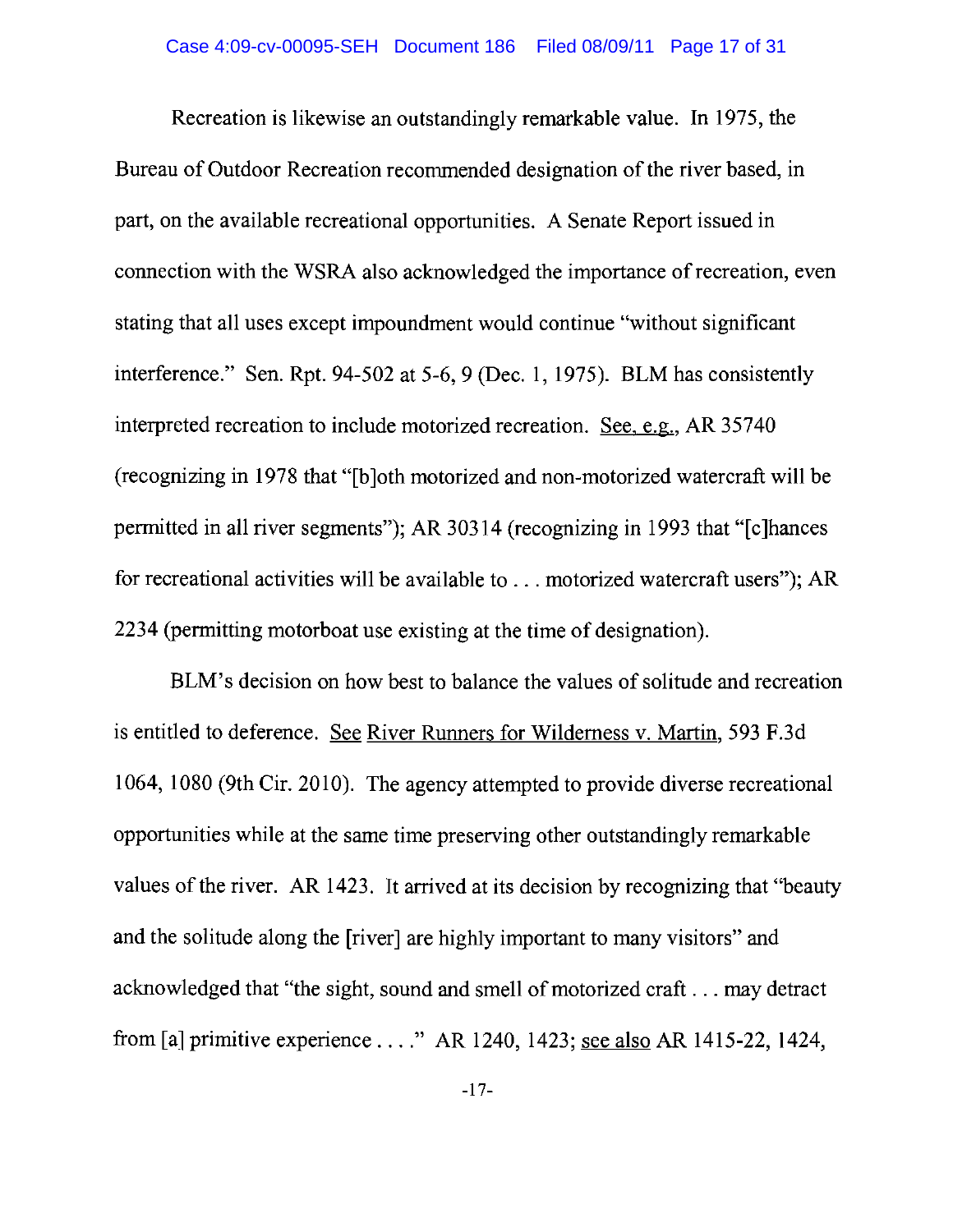1428, 1430-33. Motorized opportunities allowed prior to designation of the Monument were discontinued near the river, including seasonal restrictions on roads, closure of 34 miles of roads, and implementation of watercraft and float plane restrictions. AR 79-83, 2072.

The remaining complaints directed to the existence of roads, grazing, and airstrips are without merit. Such uses and features are inconspicuous, lawfully existed prior to enactment of WSRA, and are not currently prohibited in wild segments of the river. See 16 U.S.C. § 1273(b)(I); 47 Fed. Reg. 39454, 39457-58 (Sept. 7, 1982); cf. Wilderness Watch v. USFS, 143 F. Supp. 2d 1186, 1195, 1204-07 (D. Mont. 2000). BLM concluded its analysis by pointing out where nonmotorized experiences of solitude were available and determined that it had accomplished the goal of providing "diverse recreation experiences to the most people while preserving the outstanding remarkable values of the river." AR 1423; see also AR 1512-13,1898,1904,1907,1945. The propriety of the decision was reaffirmed in the Plan. BLM undertook and carried out the unenviable task of balancing solitude and recreation. Its decision was not arbitrary and capricious.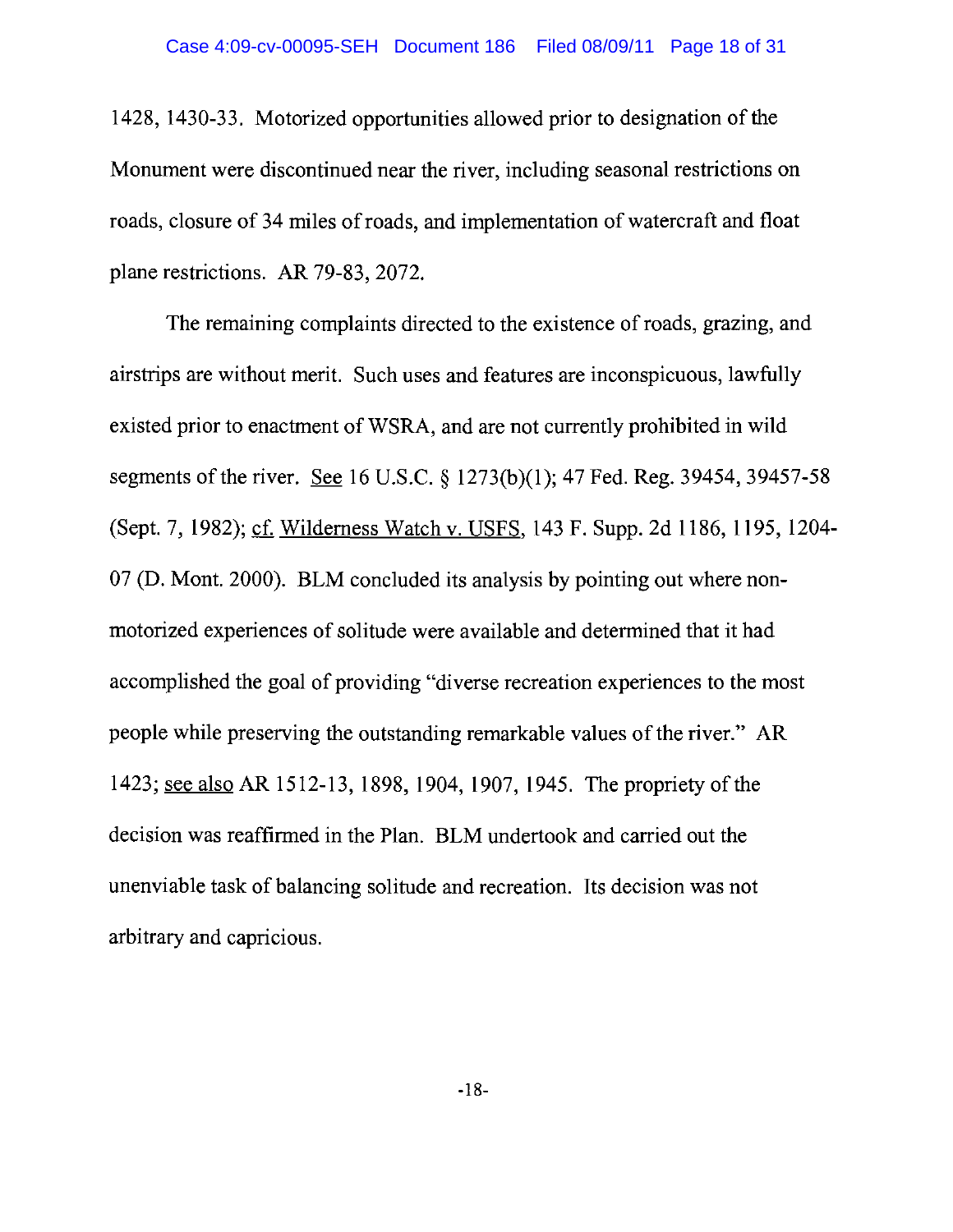### *User Capacities in the Resource Management Plan*

WSRA requires that agencies address user capacities on designated rivers. 16 U.S.C. § 1274(d). If the river was designated on or after January 1, 1986, the governing agency must address user capacities within three full fiscal years after designation. Id. at  $\S 1274(d)(1)$ . Rivers designated before January 1, 1986, were given a grace period of ten years for compliance. Id. at  $\S 1274(d)(2)$ . The Missouri received its designation in 1976. AR 35721.

BLM set out to comply with the mandate of § 1274 by developing a River Management Plan ("River Plan") in 1978. The River Plan was updated in 1993 ("Update").<sup>11</sup> The Monument Plan calls for management of the river as follows:

[The river] is guided by the 1993 River Plan Update .... The River Plan Update identified the specific actions necessary to implement guidance provided by the [1992] West HiLine RMP ... and to revise some outdated management actions. In the future, the [R]iver [P]lan will be updated based on the guidance from the [Monument]... Plan.

AR 79. The River Plan will be updated again after the Monument Plan and EIS have been finalized. AR 14330.

BLM has complied with the statutory requirement to address user capacities through the River Plan and Update. To the extent the Monument Plan amended

<sup>&</sup>lt;sup>11</sup> The 1978 River Plan and 1993 Update are not the subject of this dispute. See 28 U.S.C.  $\S$  2401(a) (six-year statute of limitations).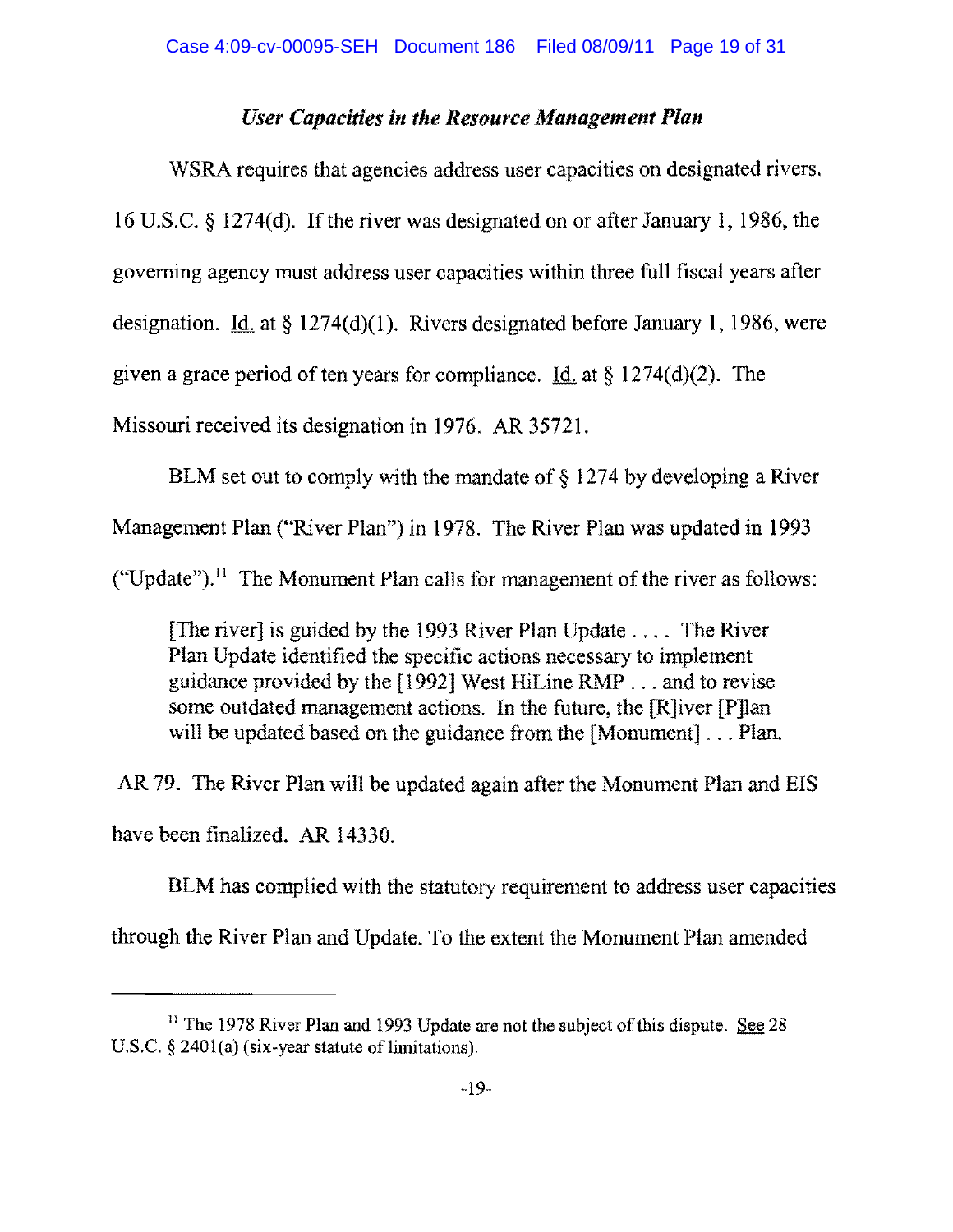management of the river, it did so only to comply with the Proclamation: "There is a need for this ... [Monument] Plan because the existing management of the Monument, governed by the ... Upper Missouri National Wild and Scenic River Management Plan Update ... may not always ... sufficiently protect the objects as identified in the Proclamation." AR 34. These actions did not require BLM start afresh and address user capacities at this specific juncture. Cf. Friends of Yosemite Valley, 348 F.3d at 796-97 (not reviewing resource management plan). BLM's decision to not address user capacities in the Monument Plan was not arbitrary and capricious.

#### **NATIONAL ENVIRONMENTAL POLICY ACT**

NEPA is a procedural statute. Inland Empire Pub. Lands Council v. USFS, 88 F.3d 754, 758 (9th Cir. 1996). Agencies must consider significant environmental impacts of a proposed action and inform the public that environmental concerns are a part of the decision. Balt. Gas and Elec. Co. v. Nat. Resources Def. Council. Inc., 462 U.S. 87,97 (1983); 40 C.F.R. § 1502.1. The courts and NEPA require that the agency take a "hard look" when operating under NEPA. However, the statute mandates no particular substantive outcomes. Robertson v. Methow Valley Citizens Council, 490 U.S. 332, 350-51 (1989).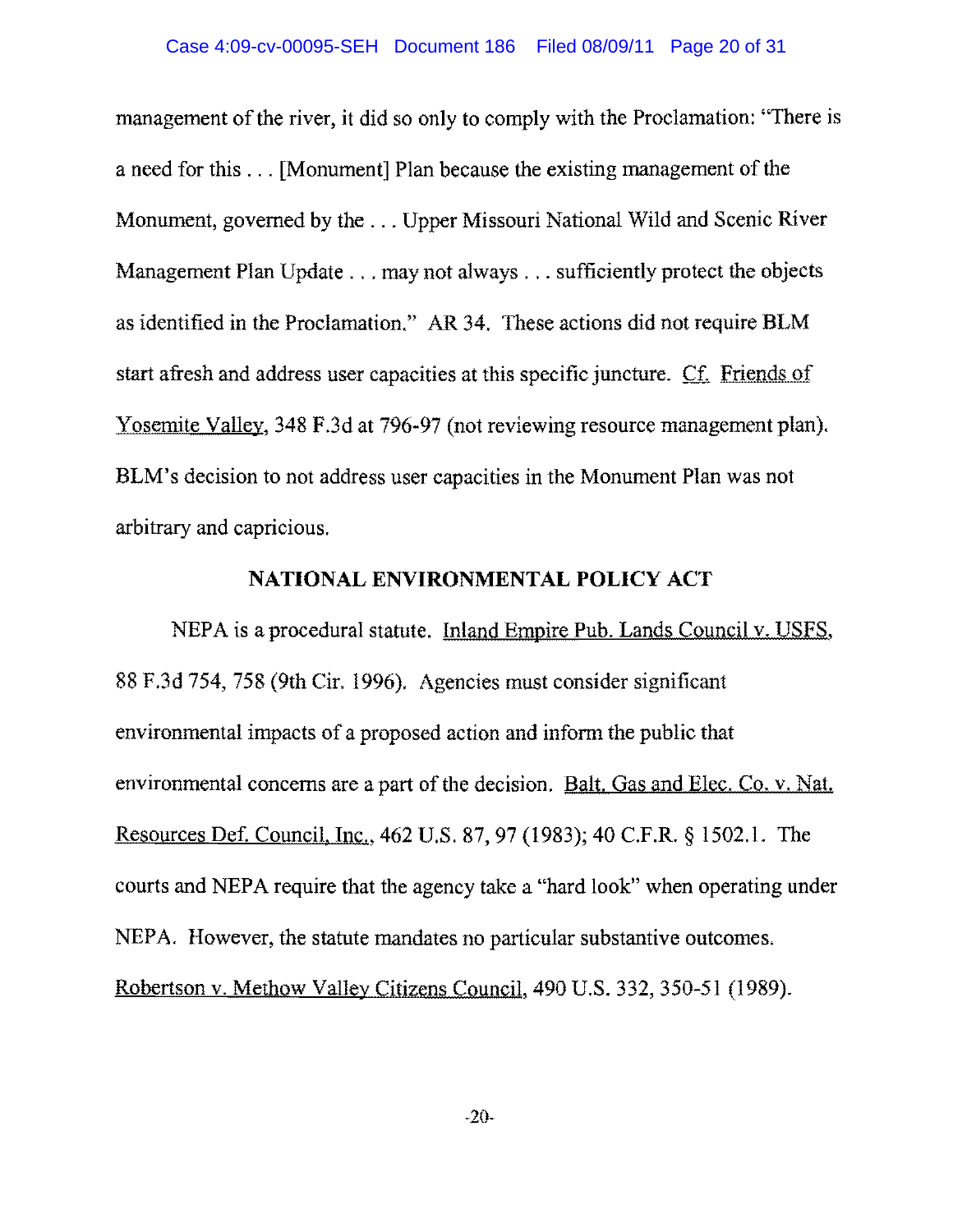# *Reasonable Range of Alternatives for Backcountry Airstrip Management<sup>12</sup>*

Courts review the scope and consideration of alternatives set forth by the agency as required by NEPA under a "rule of reason." City of Carmel-By-The-Sea v. USDOT, 123 F.3d 1142, 1150-51 (9th Cir. 1997). The purpose and need of an environmental impact statement confines the appropriate range of alternatives. 40 C.F.R. § 1502.13.

The purpose and need stated in the proposed Plan and Final EIS was creation of a comprehensive plan for transportation and visitor use that also protected Monument objects. AR 1011, 1134. Six alternatives based upon that purpose were considered. Alternative A preserved the status quo, allowing all ten existing airstrips to remain open. Alternative B allowed all ten airstrips to remain open and authorized additional airstrips to open after further environmental review. Alternative C allowed seven airstrips to remain open, restricted three of the remaining seven to seasonal use, and closed three. Alternative D allowed six airstrips to remain open, restricted four to seasonal use, and closed four. Alternative E closed all ten airstrips. Alternative F, which was ultimately selected,

<sup>&</sup>lt;sup>12</sup> BLM argues that Plaintiffs waived this argument by not raising the issue during the administrative comment period. Plaintiffs commented that "[t]he draft RMP's range of alternatives relative to backcountry airstrips is woefully inadequate" because "[t]he range goes from ten strips to seven to six to none." AR 7562-63. The issue was preserved for review.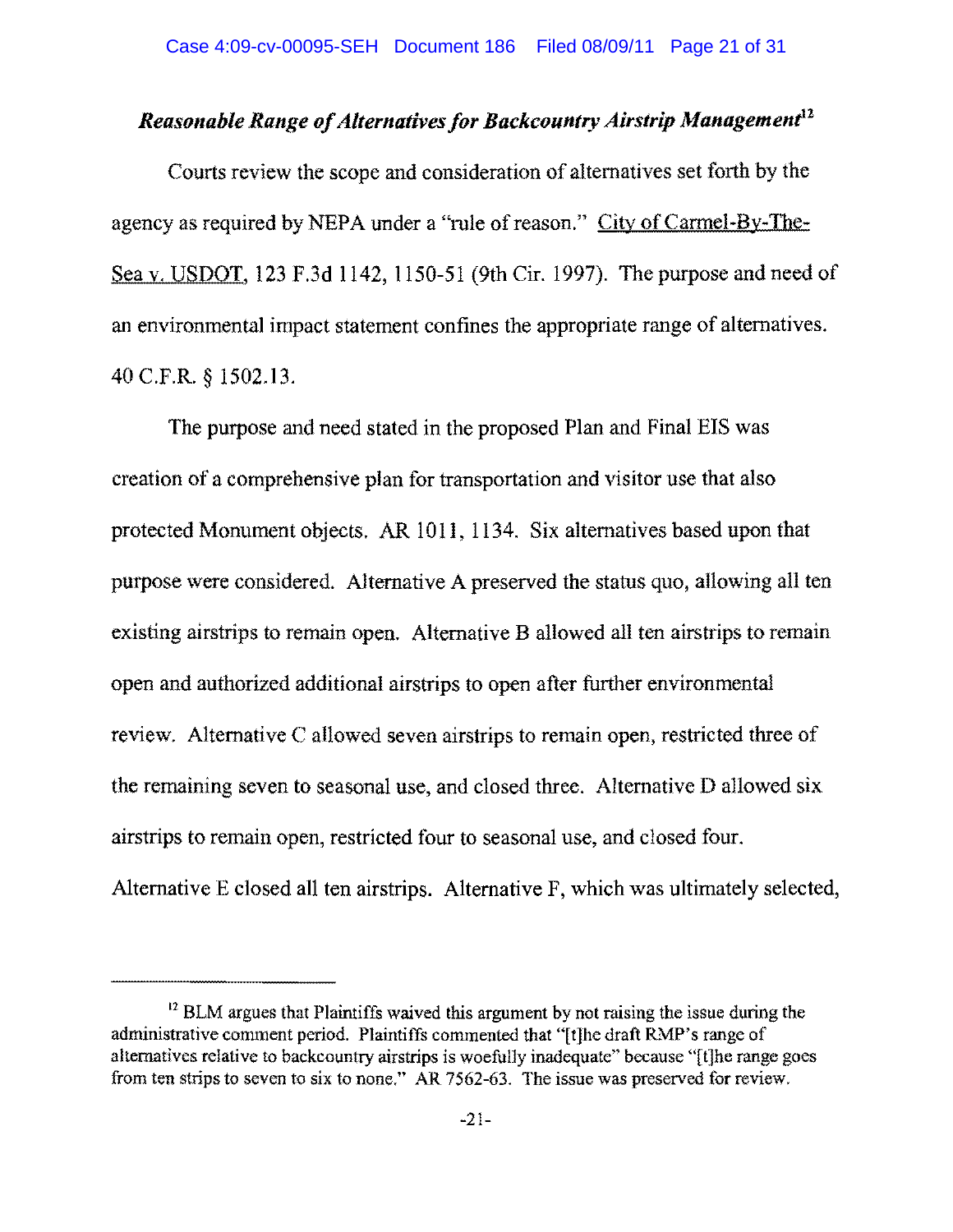allowed six airstrips to remain open, restricted one to seasonal use, and closed four.

The considered alternatives provided a reasonable range. Plaintiffs' demand that BLM consider a "middle ground" alternative is prohibited. See Vt. Yankee Nuclear Power Corp., 435 U.S. at 549. Even were the Court tempted to impose a "middle ground" requirement, it is clear BLM considered such an alternative. The closing of none, three, four, and all ten backcountry airstrips was analyzed. A reasonable range of alternatives was considered.<sup>13</sup>

### *"Hard Look" at the Impacts ofBLM's Decisions*

Plaintiffs argue that BLM failed to take a hard look at the impacts on objects of the Monument, inclusive of those on the river, elk, bighorn sheep, sage brush obligates, and the Bullwhacker area. Again, the argument falls short in light of the record.

Plaintiffs have failed to identify any other past, present, or reasonably foreseeable projects that should have been accounted for in the agency's cumulative impacts analysis. See 40 C.F.R. § 1508.7; Bering Strait Citizens for

<sup>&</sup>lt;sup>13</sup> Western Watersheds Project is unclear whether it also alleges a violation of NEPA for failure to eonsider an alternative to achieve potential natural community in riparian or upland areas. The argument is rejeeted for failure to develop the issue and beeause BLM, indeed, considered such an alternative but chose to reject it. AR 44844; see also N. Alaska Envtl. Ctr. v. Kempthome. 457 F.3d 969, 978-79 (9th Cir. 2006).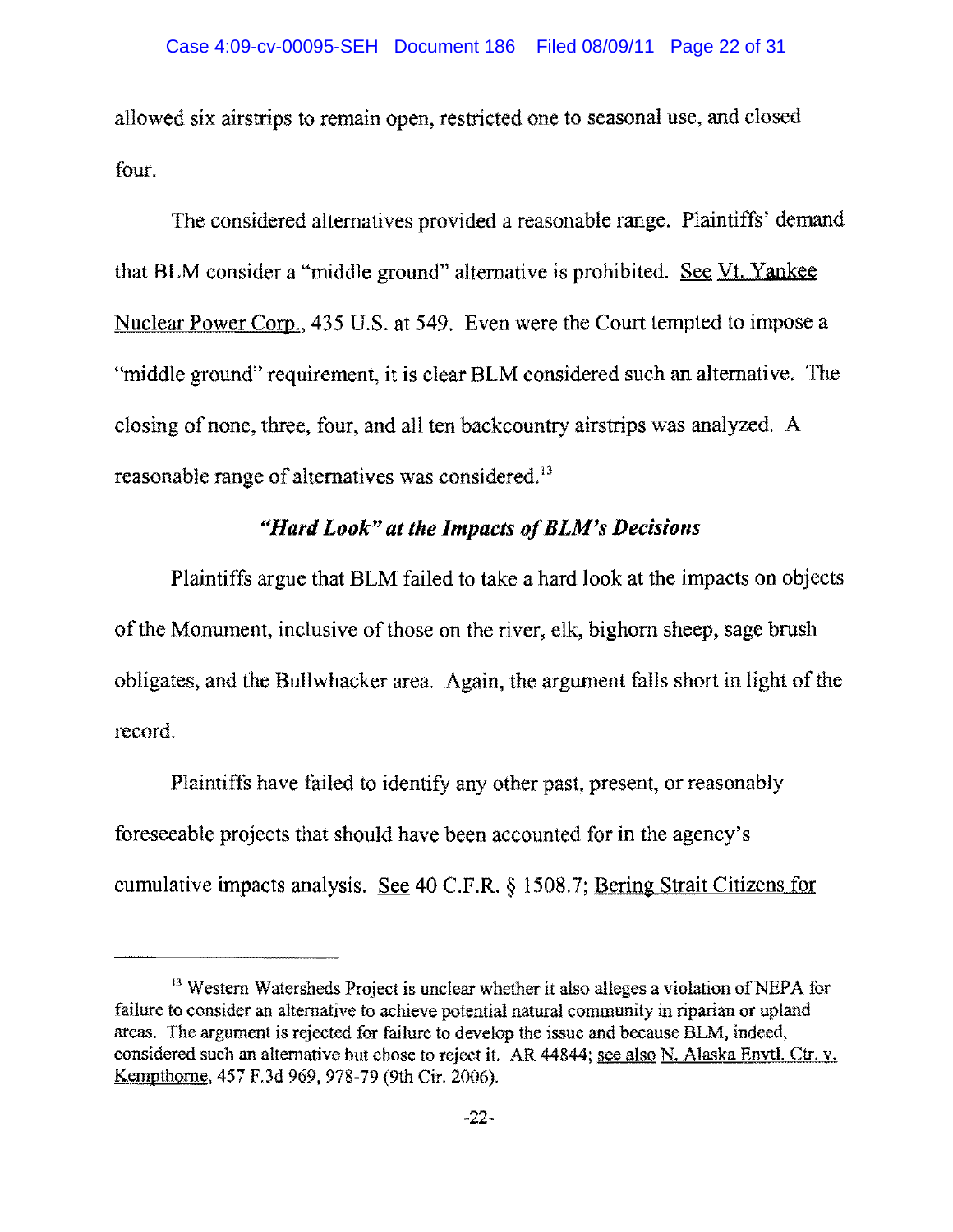Responsible Resource Development v. U.S. Army Corps of Engrs., 524 F.3d 938, 955 (9th Cir. 2008) (denying claim, in part, because the Plaintiff "pointed to no past, present, or reasonably foreseeable future projects comparable in environmental impact"). Moreover, BLM, indeed, addressed cumulative impacts. See, e.g., AR 1280-81 (stating the cumulative impacts' analysis is addressed **in the**  environmental consequences for each resource at the end of each section). No more was required.

BLM also took the required hard look at direct and indirect impacts.<sup>14</sup> Although Plaintiffs appeared to challenge protection of the river generally, reply briefs disclose the true dispute exists over preservation of opportunities for solitude. BLM took the hard look at impacts on such opportunities by balancing solitude with recreation, as required by the WSRA, and by analyzing the impacts on the river's visual quality, primitive experience, and scenic character. See, e.g., AR 1286,1370-76,1392-1443.

BLM also analyzed the Monument's elk, bighorn sheep, and sagebrush obligates.<sup>15</sup> The cumulative, direct, and indirect impacts were analyzed, including

<sup>&</sup>lt;sup>14</sup> Plaintiffs appeared to exclusively challenge BLM's cumulative impacts' analysis in initial briefing. Later briefing suggests the challenge extends to direct and indirect impacts' analysis, as well.

<sup>&</sup>lt;sup>15</sup> Plaintiffs suggest by footnote that BLM also violated NEPA by not considering the Plan's impacts on cultural resources resulting from backcountry airstrips. This argument is abandoned in later briefing. The record also demonstrates that such impacts were, indeed,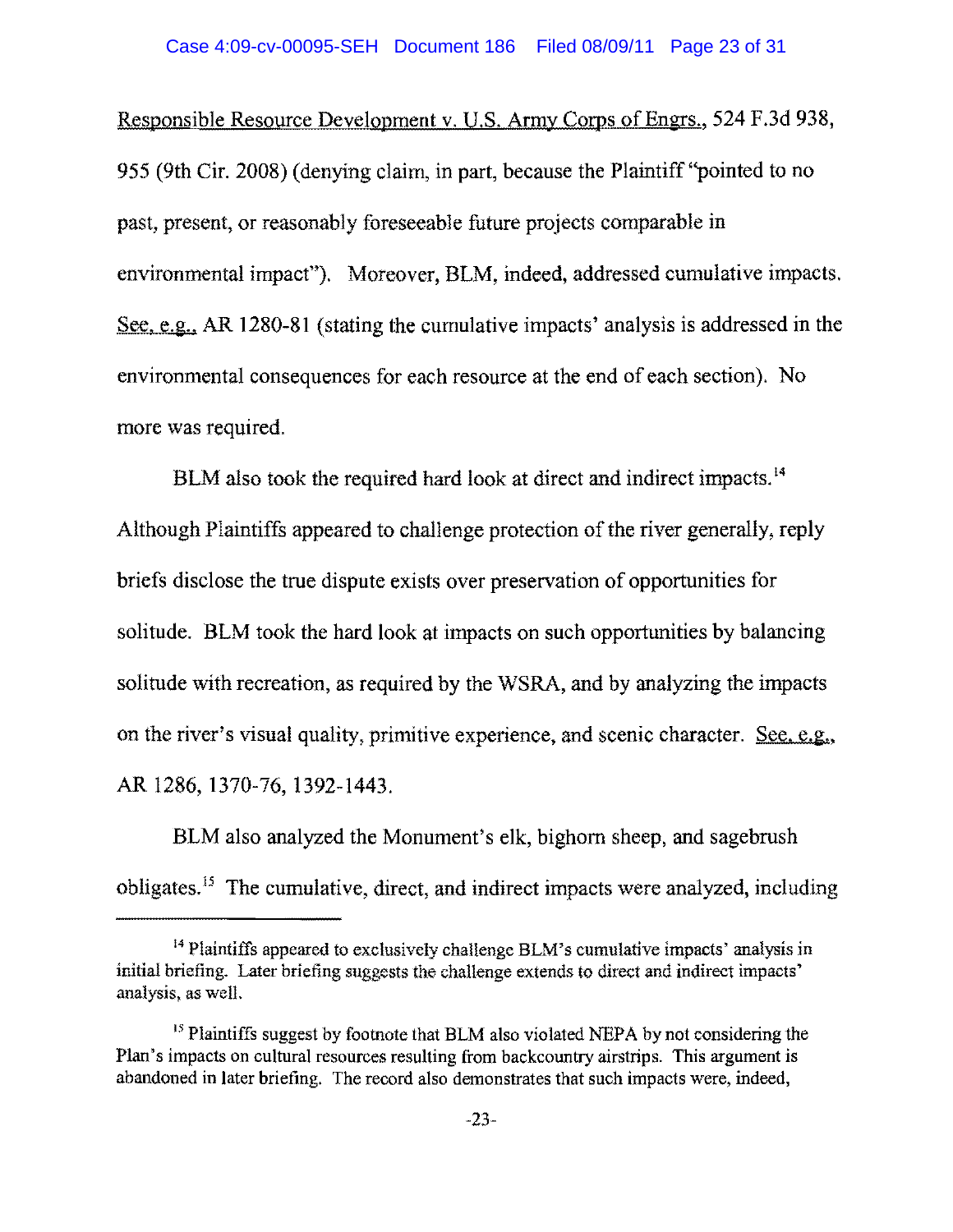those on elk and bighorn sheep from air quality, cultural resources management, mineral extraction, soil health, livestock grazing, water quality, recreation, and traffic. See, e.g., AR 1295-1333,1383-87, 1499.<sup>16</sup> The preferred alternative was selected to "improve habitat or habitat security for ... some important big game habitats by limiting additional disturbances from most activities, reducing noise, reducing traffic and total miles of open roads, which could reduce total disturbances to wildlife and provide larger blocks of secure habitat." AR 1333. BLM, likewise, analyzed the impacts on sagebrush obligates. See, e.g., 1295-1307,1311-1333.

While BLM readily admits that it did not conduct an analysis of the impacts on the Bullwhacker area in one portion of the EIS, it was not required to do so. See, e.g., 40 C.F.R. § 1502.10. Moreover, the Bullwhacker area is not itself a Monument object, as already noted. The agency has taken a hard look at the impacts within, as well as outside, the Bullwhacker area. No more is necessary.

Finally, BLM took a hard look at the impacts of grazing. The detail recorded in an EIS depends upon the nature and scope of the action proposed by

considered. See, e.g., AR 1281, 1293-95, 1329-31, 1360, 1430-31, 1442-44, 1453, 1462-66, 1477.

<sup>&</sup>lt;sup>16</sup> BLM purports only to manage habitat for wildlife. It does not manage the wildlife itself. AR 258; see also Baldwin v. Fish and Game Commn. of Mont., 436 U.S. 371, 384-86 (1978).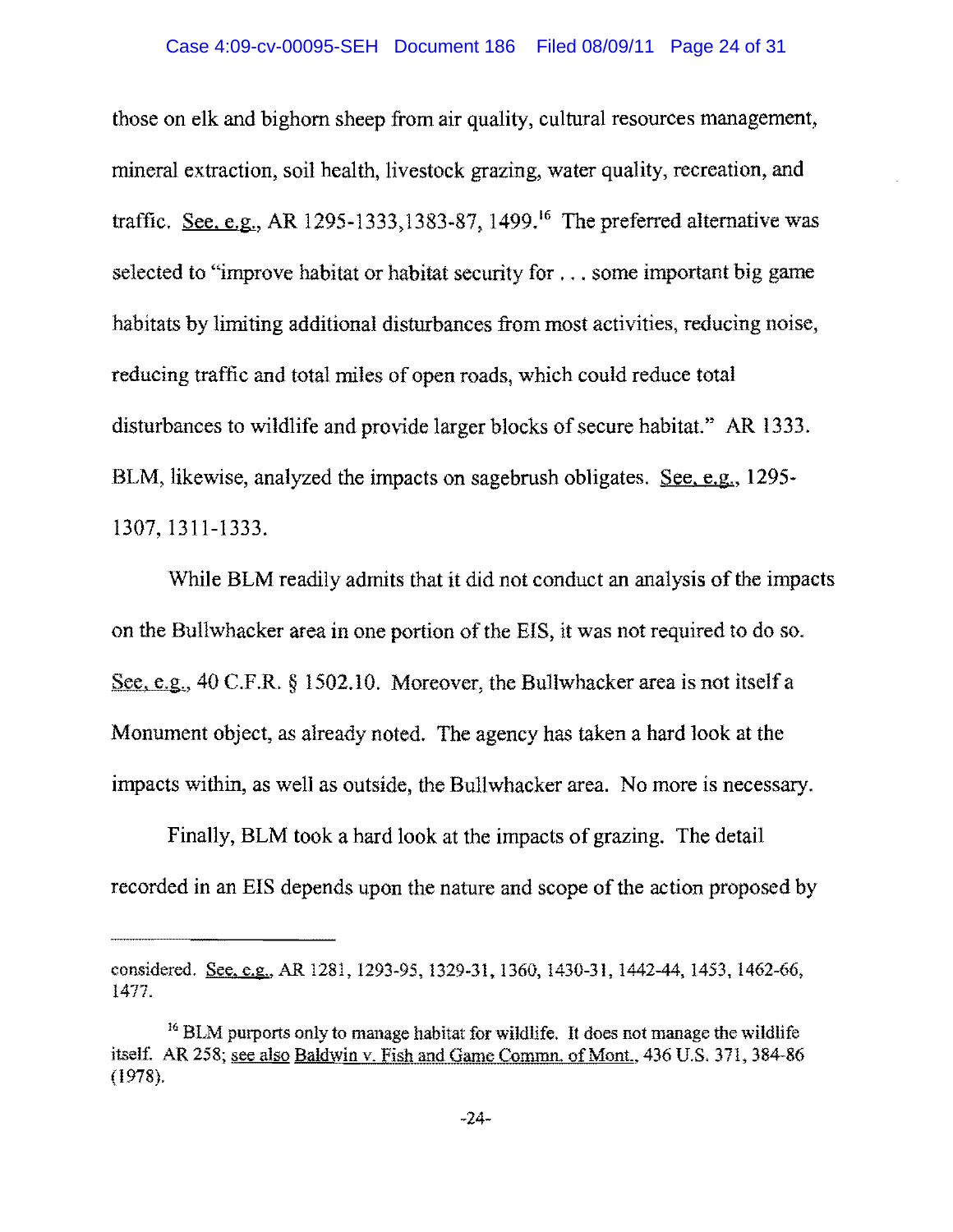the agency. Cal. v. Block. 690 F.2d 753, 761 (9th Crr. 1982). BLM deemed the programmatic administration of grazing to be outside the scope of the Plan. See Kleppe v. Sierra Club, 427 U.S. 390,414 (1976). Its decision was not political, but rather was based on the plain language of the Proclamation. See 66 Fed. Reg. at 7361. BLM therefore only analyzed the impacts of grazing as applied to all alternatives.

The topics of analysis included, *inter alia,* cultural resources, fish and wildlife, riparian areas, woody vegetation density, river bank trampling, invasive and noxious plants, water, and economics. See. e.g., AR 1205-07, 1281, 1290, 1295-98, 1335, 1361, 1364, 1467-68. To the extent Plaintiffs claim BLM inappropriately "reverse-tiered" the Monument EIS to watershed analyses, the assertion lacks merit. See, e.g., AR 205 ("The Final EIS includes an analysis of the impacts anticipated from livestock grazing decisions common to all alternatives. This analysis is not taken from the analysis in the watershed plans.").

While it may have been possible to explore impacts more vigorously and discuss them more thoroughly, reality of process requires the agency to make a decision. It has done so here. Plaintiffs have failed to demonstrate that the impacts analysis' within the over 1,200-page FEIS failed to take the requisite hard look.

 $-25-$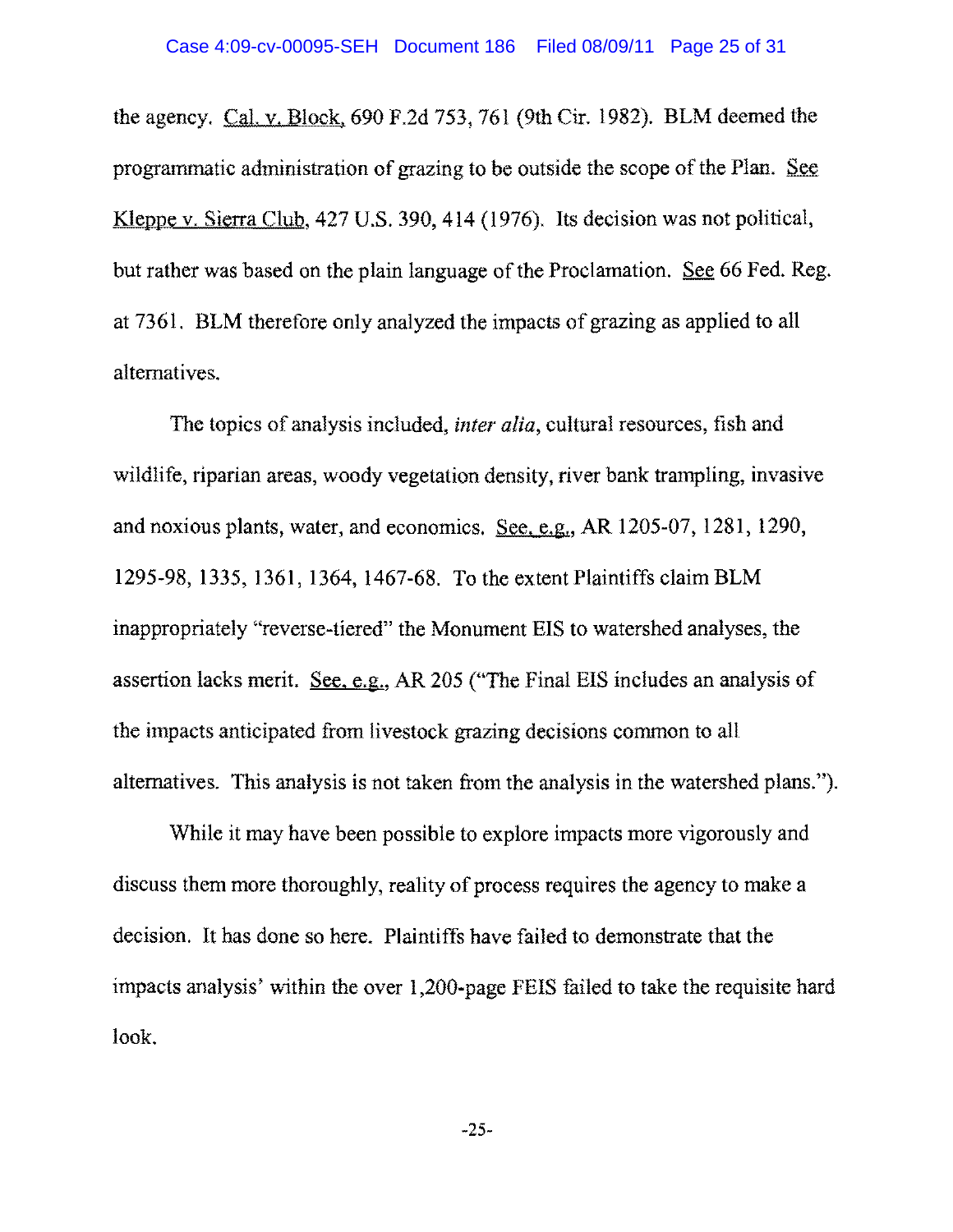## *BLM's Decision to Prepare an Environmental Assessment for the Woodhawk Allotment Grazing Permit Renewal*

BLM prepared an Environmental Assessment for the renewal of the Woodhawk Allotment Grazing Permit. Plaintiffs challenge that decision, arguing BLM should have prepared an EIS.

Agencies must develop EISs for "major Federal actions significantly affecting the quality of the human environment ...." 42 U.S.C. § 4332(2)(C). If the agency determines that no significant effects exist, it is to issue a Finding of No Significant Impact and not prepare an EIS. 40 C.F.R. § 1508.9(a)(I).

None of the factors listed in the regulation defining significant are present. See 40 C.F.R. § 1508.27. Additionally, BLM, relying upon its expertise, found that its additional restrictions would "improve riparian and water quality conditions that are currently not in conformance with Standards for Rangeland Health and Guidelines for Livestock Management while maintaining or improving conditions on the allotment that are already in conformance." AR 44839. BLM has convincingly demonstrated that the impacts of the Woodhawk Allotment Grazing Permit are insignificant. No EIS was required.

### **NATIONAL HISTORIC PRESERVATION ACT**

NHPA requires agencies to consider impacts of an undertaking on objects eligible for inclusion in the National Register. 16 U.S.C. § 470f. An undertaking

-26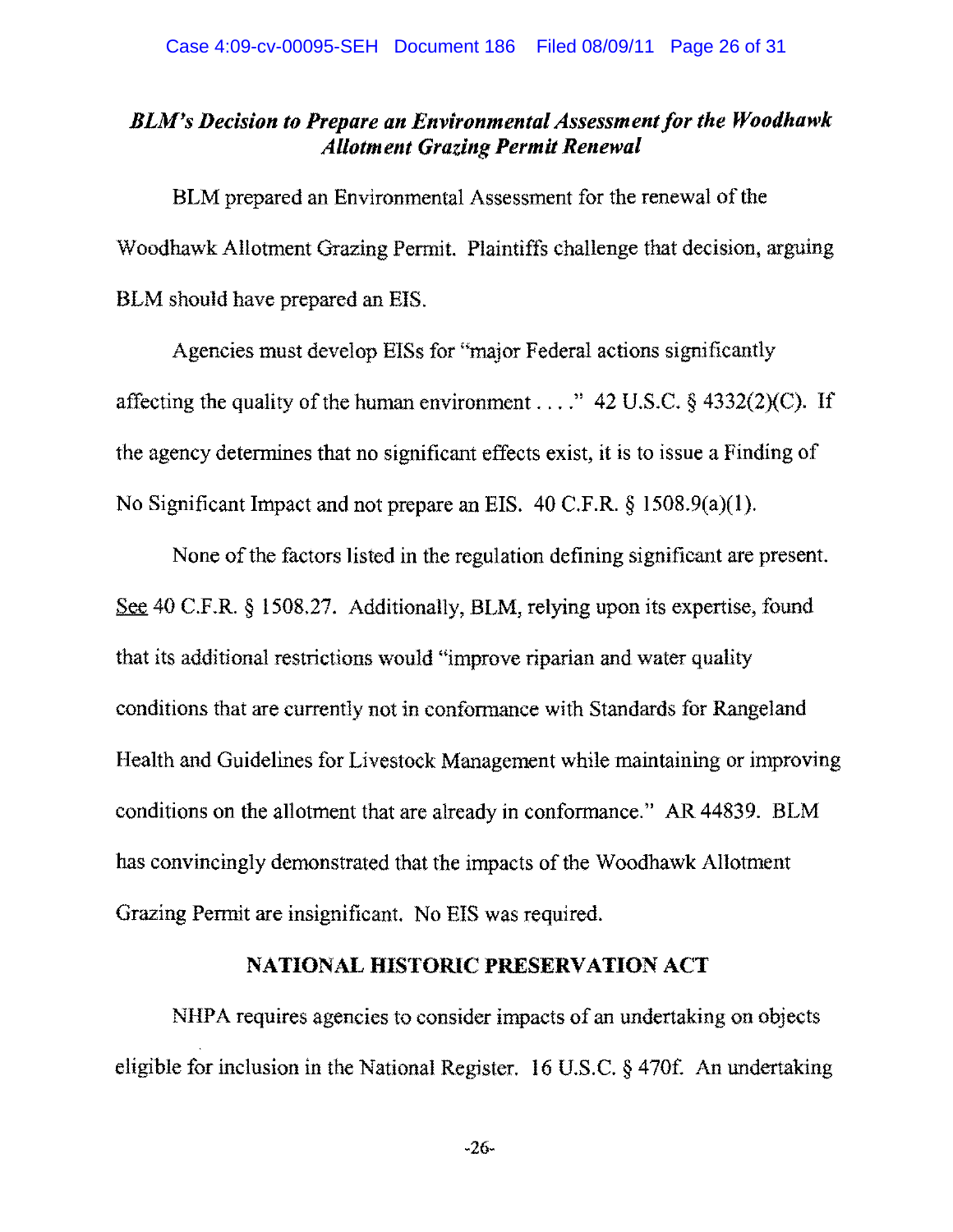occurs when an agency having direct or indirect jurisdiction funds in whole or in part a project, activity, or program. 36 C.F.R. § 800.16(y).

# *Consultation with Montana State Historic Preservation Officer*

An agency engaging in an undertaking must consult with the State Historic

Preservation Officer ("Officer"). 36 C.F.R. §§ 800.3(c)(3), 800.16(v).

Consultation occurs when an agency has consulted with the Officer "in a manner

appropriate to the agency planning process for the undertaking and to the nature of

the undertaking and its effects on historic properties."  $36$  C.F.R. §  $800.3(c)(3)$ .

BLM and the Officer previously agreed that consultation was "appropriate" when

the following occurred:

Each Field Office responsible for preparing a comprehensive land use plan will at the beginning [of] its planning effort, invite the [Officer] to participate in scoping for the purpose of identifying issues that should be addressed in the plan. The BLM will invite the [Officer] to comment on any proposed cultural resource use allocations that are made in regional, local, or project plans. Field Offices will send all draft and final land use plans and cultural resource project plans to the [Officer] for review and comment.

AR37250.

BLM conceded that it was appropriate to provide further documentation that

consultation, indeed, took place with the Officer. 17 The Court directed

<sup>&</sup>lt;sup>17</sup> Missouri River Stewards challenge standing of Plaintiffs to assert claims based on alleged deficiencies in BLM's consultation. Compare San Juan Citizens Alliance v. Norton, 586 F. Supp. 2d 1270, 1293 (D. NM. 2008) with Attakai v. U.S., 746 F. Supp. 1395, 1405-09 (D.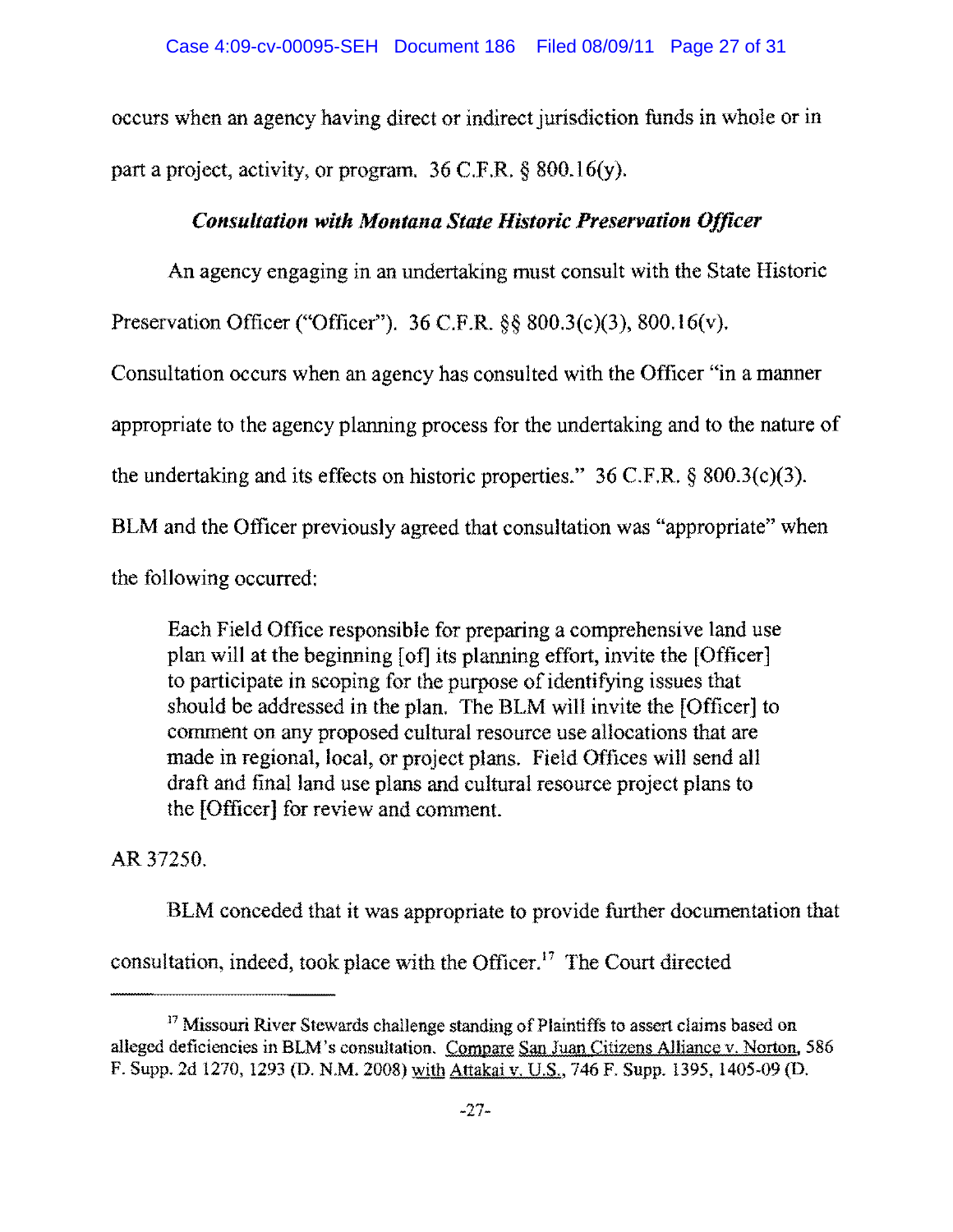supplementation. See, e.g., Citizens to Preserve Overton Park, Inc., 401 U.S. at 419-20. Supplementation revealed that BLM invited the Officer to participate in scoping and comment on cultural resource use allocations during planning efforts. See, e.g., AR 229, 15904, 18973, 19954, 46503, 46508-09, 46523. Draft and final plans for the Monument were also sent to the Officer. AR 8, 996, 14004, 46517, 46521-22. Appropriate consultation with the Officer as required by NHPA was carried out.

### *Inventory Requirements*

Plaintiffs argue that BLM violated NHPA by not conducting a Class II or III inventory<sup>18</sup> of historical properties. BLM responds that the level of inventory depends upon the particular decision at issue, and that it was not required to conduct a Class II or III inventory because no new surface disturbance had occurred and only a regional overview was required. 19

Ariz. 1990). This issue need not be resolved. Even if the Court concluded standing existed, BLM complied with consultation requirements.

<sup>&</sup>lt;sup>18</sup> A Class III inventory is an "intense" and "professionally conducted, thorough pedestrian survey of an entire target area (except for any subareas exempted), intended to locate and record all historic properties." BLM Manual 8110-Identifying and Evaluating Cultural Properties at .21B4 (Dec. 3, 2004); see also Te-Moak Tribe of W. Shoshone Nev. v. USDOI, 608 F.3d 592, 601 n. 10 (9th Cir. 2010). A Class III inventory is different from a Class I inventory, which considers existing information, and from a Class II inventory, which includes statisticallybased surveys. BLM Manual 811 O-Identifying and Evaluating Cultural Properties at 2.

<sup>&</sup>lt;sup>19</sup> BLM concedes, as it must, that its actions were an undertaking and were it to "propose any new routes or road relocations," it would be required to conduct "cultural resource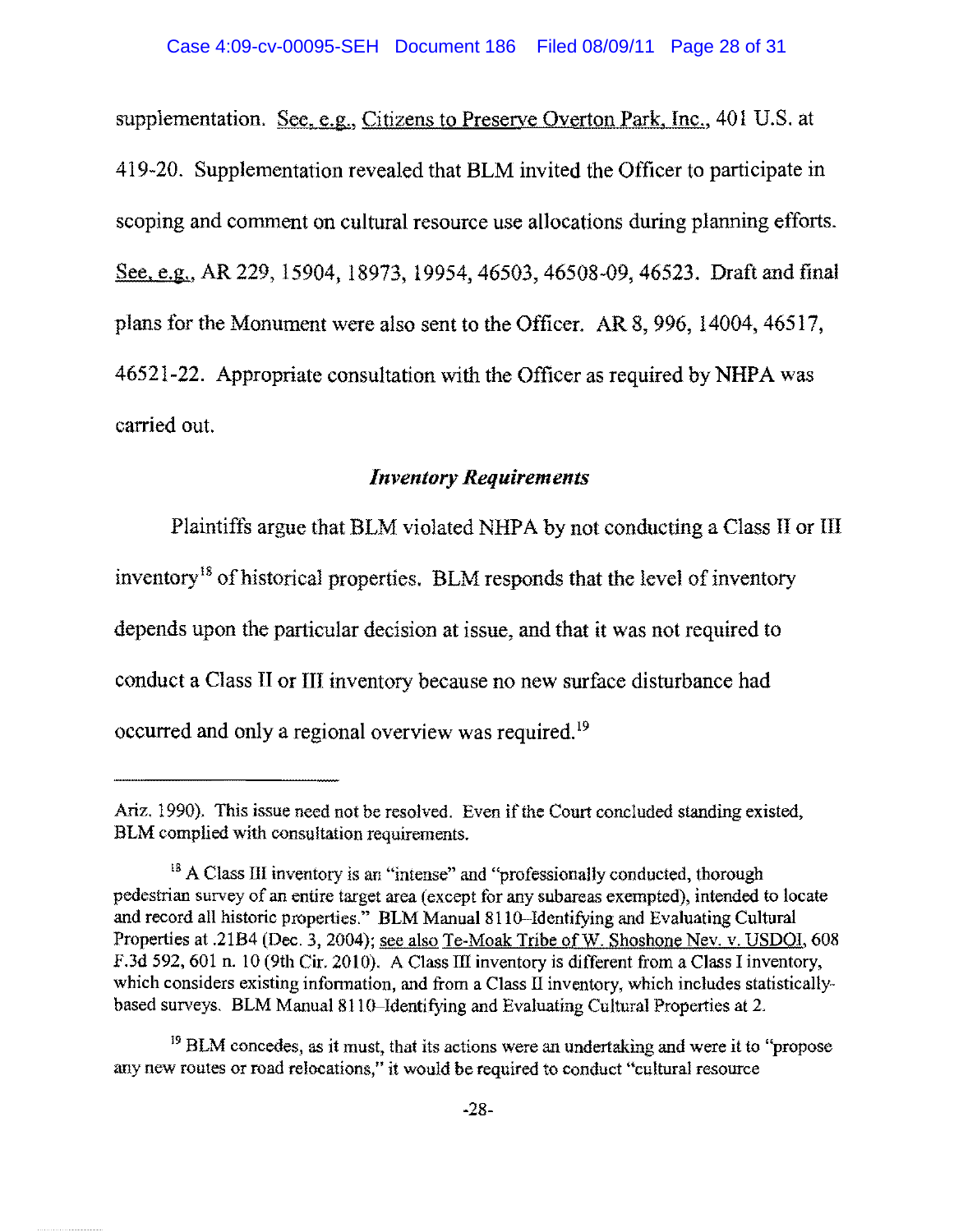An agency engaging in such an inventory must make a reasonable and good faith effort to inventory the area's historical properties within the area of potential effects. 16 U.S.C. § 470f; 36 C.F.R. § 800.4(b)(1). Cultural resource specialists from Northwind here identified 383 sites.<sup>20</sup> BLM previously conducted Class II and Class III inventories of approximately 60,000 acres of the Monument, approximately 31,000 of which is attributable to a Class III inventory. AR 1187 88. No new roads, parking areas, motorboat use, airstrips, or camping areas were allowed in the Monument. Motorized traffic will remain low on open roads. See,  $\epsilon$ , a.g., AR 1285, 1521, 2050, 2101. Should use due to other types of transportation increase, management actions can be taken to reduce concentration. See, e.g., AR 1043, 1433, 1443-44,5825. Class II or III inventories are not necessary if the status quo remains, restricts use, travel has not concentrated, or the analysis is done at the planning level. See, e.g., AR 36360 (Instruction Manual No. 2007 030); AR 37170 (Information Bulletin No. 2002-101). While a Class II inventory is appropriate under certain circumstances, the site density for the Monument is I

inventories in compliance with Section 106 of the National Historic Preservation Act." AR 1293. The agency is also completing proactive cultural resource inventories under Section 110 ofNHPA. AR 238.

<sup>&</sup>lt;sup>20</sup> Although it was recommended by the Northwind cultural resources specialists that a Class III inventory be conducted, this third-party recommendation does not alone impose a legal requirement on BLM to do so,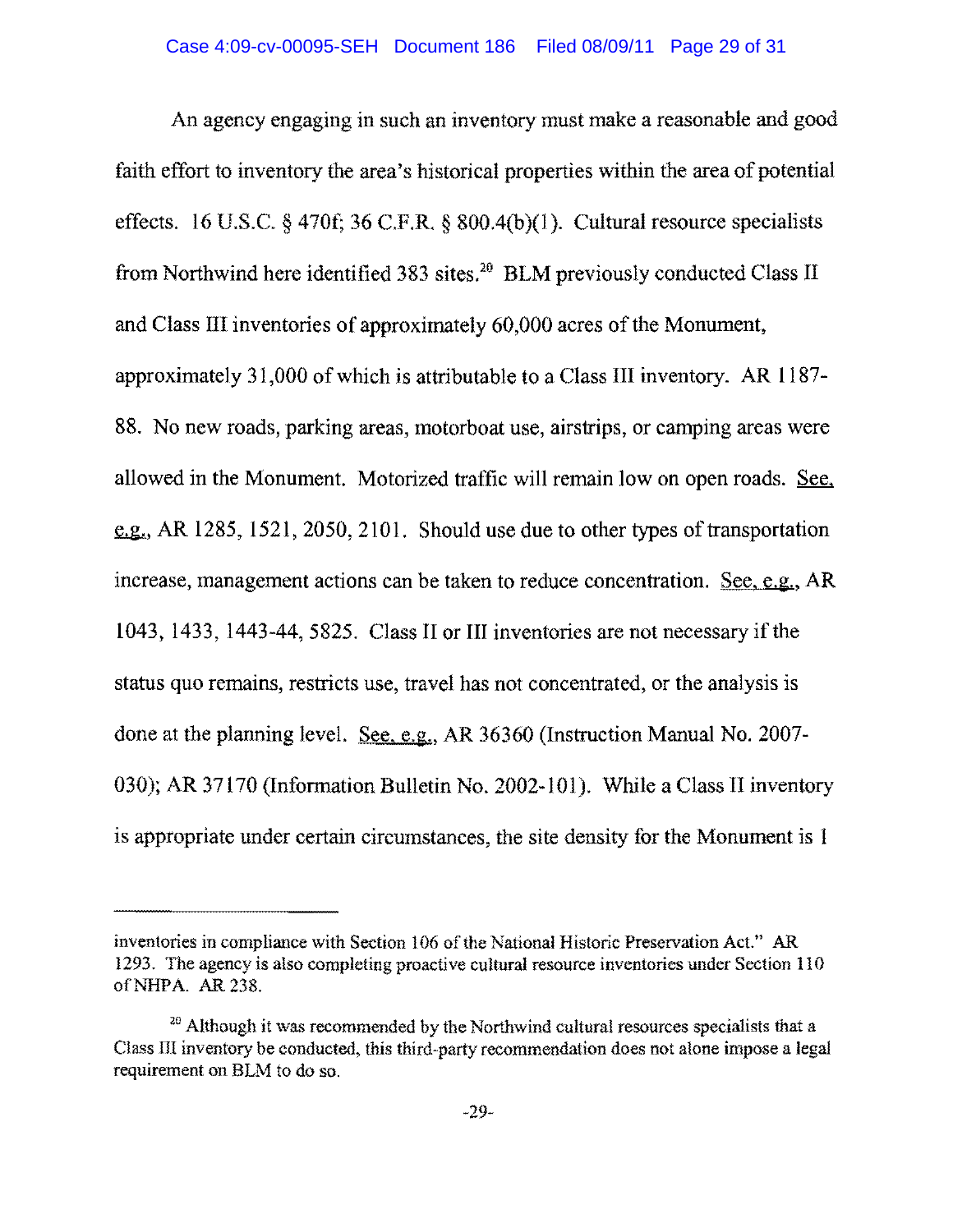per 2,168 acres. BLM deemed a Class I inventory, consistent with internal agency guidance, sufficient. AR 1482, 1668; see also Vt. Yankee Nuclear Power Corp., 435 U.S. at 549 (stating courts may not "impose upon the agency [their] own notion of which procedures are 'best"'). BLM complied with the inventory requirements of NHPA by considering existing information.<sup>21</sup>

# **CONCLUSION**

Plaintiffs have failed to carry their burden under the Administrative

Procedure Act. See 5 U.S.C. § 706(2)(A). All requirements of law have been met.

# ORDERED:

- 1. BLM's Motion for Summary Judgment<sup>22</sup> is GRANTED.
- 2. Missouri River Stewards' Motion for Summary Judgment<sup>23</sup> is

GRANTED.

 $21$  To the extent Plaintiffs challenge BLM's general overview of cultural resources information in the Plan, programmatic attacks are not judicially reviewable because no sitespecific action has been taken. See San Juan Citizens Alliance, 586 F. Supp. 2d at 1294. Challenges to yet undecided actions concerning camping facilities are likewise insulated from review. See Bennett v. Spear, 520 U.S. 154, 178 (1997).

 $^{22}$  Document No. 142 in CV-09-95-GF-SEH, Document No. 134 in CV-09-96-GF-SEH, and Document No. 106 in CV-10-04-GF-SEH.

 $^{23}$  Document No. 135 in CV-09-95-GF-SEH, Document No. 127 in CV-09-96-GF-SEH, and Document No. 99 in CV-I0-04-GF-SEH.